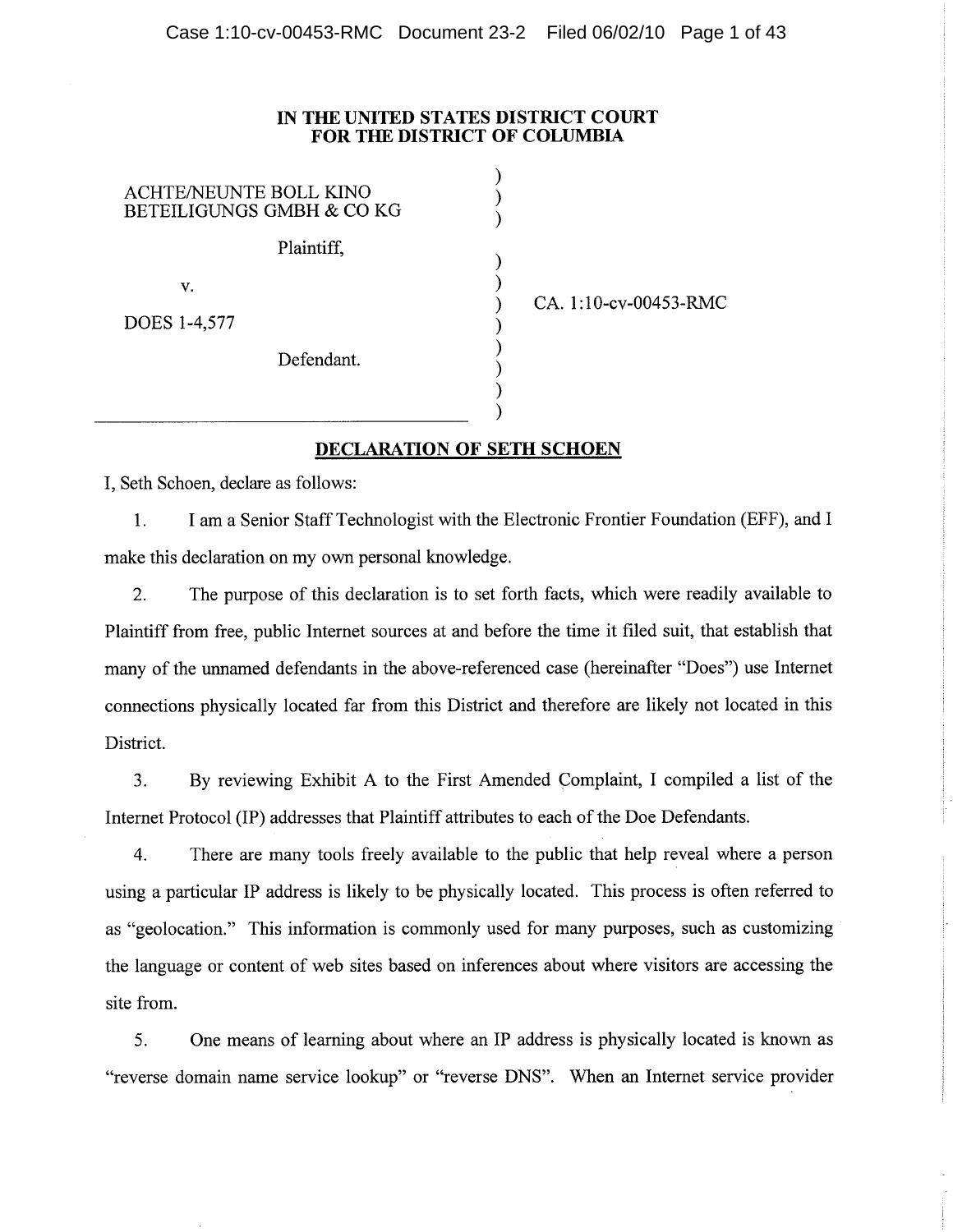publishes database records assigning a human-readable "domain name" to each numerical IP address. The reverse lookup information can be obtained by anyone using a program such as "host", or with web-based tools such as the DNS lookup service at <http://emailstuff.org/>.

6. One of the purposes of reverse DNS is to help interested parties learn more about what a computer is used for, what organization's network it is connected to, and, in many cases, where the computer is physically located. Typically, for home users of dial-up or broadband connections, such as DSL or cable-modem services, a domain name obtained from reverse DNS will identify which ISP assigned the IP address.

In addition, such a domain name will frequently incorporate an approximate physical 7. location, such as the name of a municipal area, state, or region. For example, one of the Does being sued here – mentioned on page 7 of Exhibit A to the Complaint – is identified by the IP address 24.176.188.201 and described by Plaintiff as a subscriber of Charter Communications. The reverse DNS database identifies this computer as 24-176-188-201.static.reno.nv.charter.com, confirming Plaintiff's suggestion that this Doe is a Charter customer, but adding the additional detail that the likely physical location of the computer is in or near Reno, Nevada. This means that in all likelihood, the individual who used this IP address is located in or near Reno, Nevada.

8. I looked at 4,577 IP addresses that were referenced in this suit. For each of the 4,577 IP addresses alleged by Plaintiff to belong to a Doe defendant, I used the "host" program to perform a reverse lookup against the publicly-accessible reverse DNS service.

9. The results of this process generally confirmed Plaintiff's association of particular IP addresses with particular ISPs. Additionally, the results of this process generally suggested a geographic location for most individual defendants. In other words, most of the Does listed in this lawsuit can be associated by the host reverse DNS look up with both an Internet service provider and a geographic location.

10. For purposes of this Declaration, I separated out the addresses of those Does whom this method suggests are subscribers of Time Warner Cable's Road Runner service (rr.com). These Does are mostly identical to those listed as Road Runner subscribers starting on page 53 of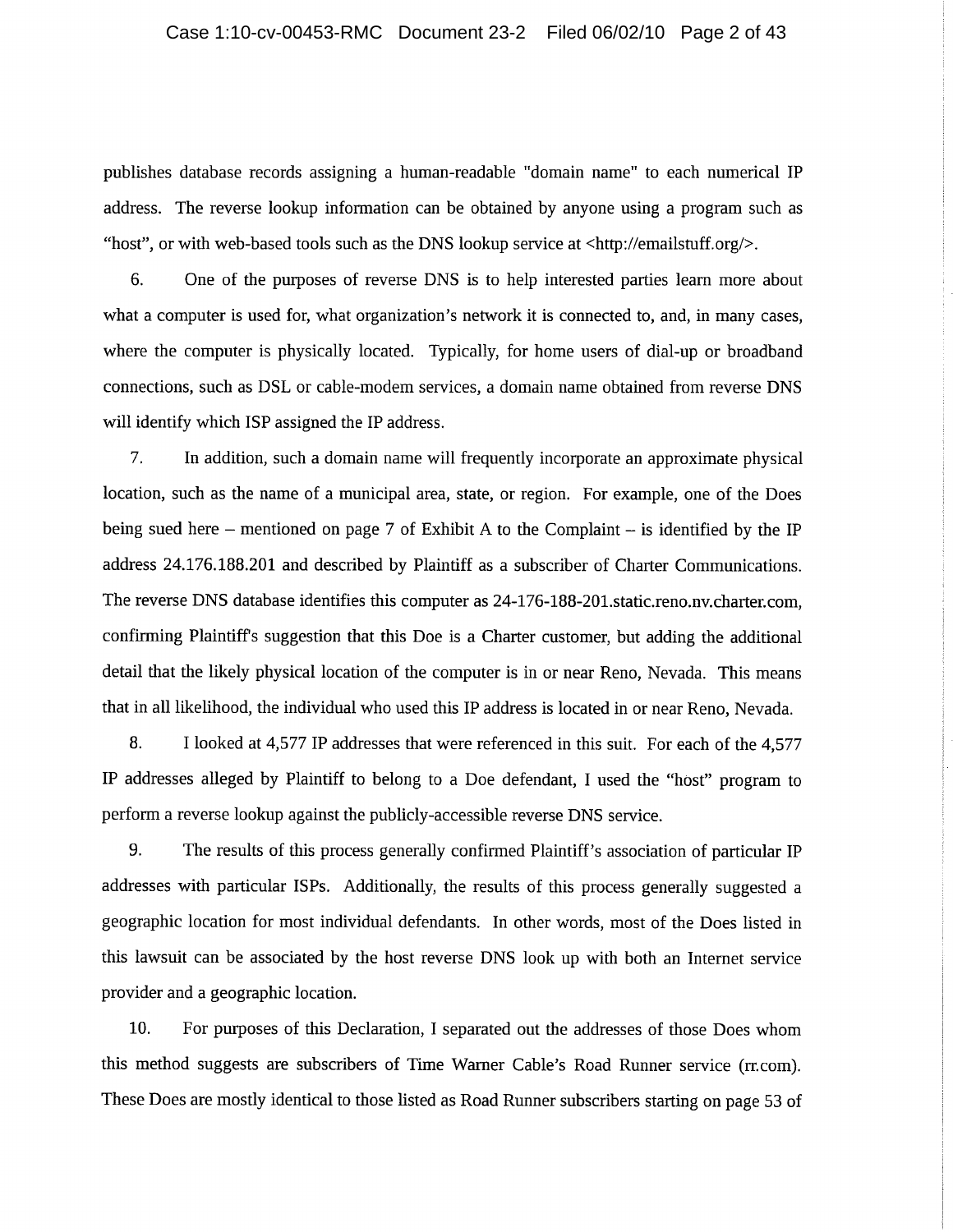Exhibit A to the Complaint. I have attached hereto as Exhibit A to this Declaration a list of the reverse DNS names of Doe IP addresses that my investigations associated with the Road Runner Internet service.

11. Reverse DNS records indicate that Does in this lawsuit include Time Warner Cable customers with Internet connections located in or near Hawaii; Maine; Southern California; New York City; the Tampa Bay Area in Florida; Buffalo, NY; Austin, TX; Cincinnati and Columbus, OH; and other states and regions.

12. Reverse DNS records also indicate that Does in this lawsuit who are subscribers of other ISPs are similarly located in many different locations throughout the United States.

13. In addition to reverse DNS information, another means of learning where an IP address is located is to use a public database operated by the American Registry for Internet Numbers ("ARIN database"). ARIN is the authority responsible for the initial allocation of IP addresses to ISPs located in the United States. ARIN maintains public records indicating to whom a given IP address has been allocated. Large ISPs, such as Time Warner Cable, may apply to ARIN multiple times to receive multiple "blocks" or ranges of IP addresses. Each such block may be dedicated to a particular purpose or geographic area.

14. The ARIN database can be searched using a public web site provided by ARIN, or by using a program called "whois".

15. Because DSL and cable modem connections are provided from local hubs to users in a particular geographic region, there is good reason to believe that the geographic location data obtained by these methods actually reflects the physical location of the Internet connection, at least in general terms. In other words, the geographic designations obtained by these methods likely indicate the approximate locations of the residences or other venues where the Does use their Internet-connected computers.

16. In my experience, computer professionals are generally aware of the existence and function of the reverse DNS and whois services, and would use either or both when they needed to learn where a given IP address was physically located. These techniques are readily and easily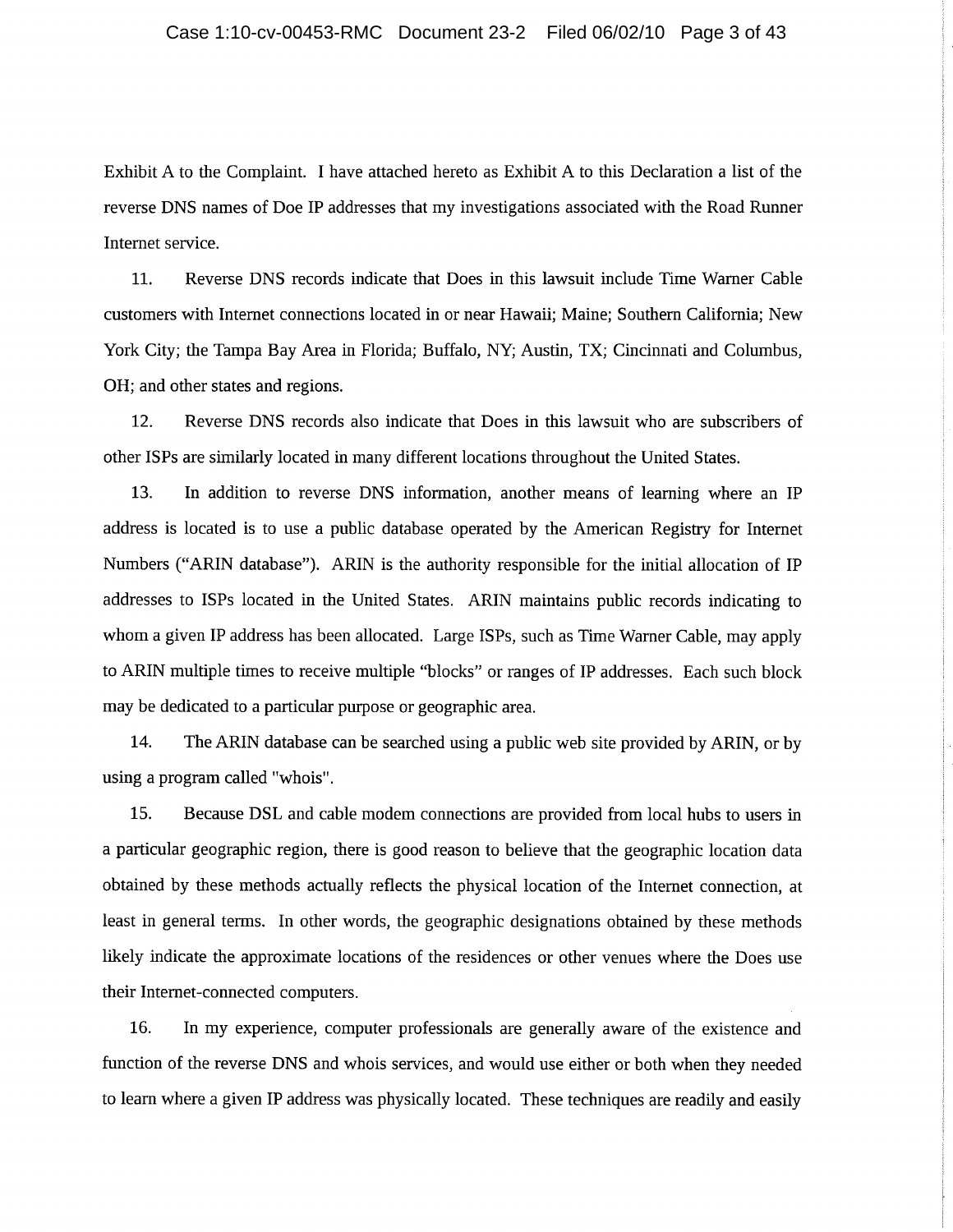available to Plaintiffs, their attorney, and to the computer professionals they have employed to perform the investigations leading to this lawsuit.

Declarants for Plaintiff appeared to refer to the whois service or a related service 17. when they explained how to determine which ISPs should receive subpoenas for customer information. See, e.g., Declaration of Patrick Achache at paragraph 13 ("[p]ublicly available databases located on the Internet list the IP address ranges assigned to various ISPs"). When Plaintifff's declarants used the whois service in this way, they would have been expressly presented with various geographic information that could have helped advise Plaintiff of where many Does were likely to be located. Indeed, Mr. Achache mentions that he can "trace the infringer's access to the Internet  $[...]$  in some instances, to a general geographic area." Id. at paragraph 12.

18. For the IP addresses about which I was able to derive some location information, either through reverse DNS or through the ARIN database, it appears that no greater percentage of these individuals is located in or near Washington, D.C. than one would expect to be true in any random sampling of Americans. In other words, almost all of the individuals appear to be located outside of the D.C. area.

I declare under penalty of perjury under the laws of the State of Oregon that the foregoing is true and correct and that this document was executed in Portland, Oregon.

Dated: June 1, 2010

By: At Schan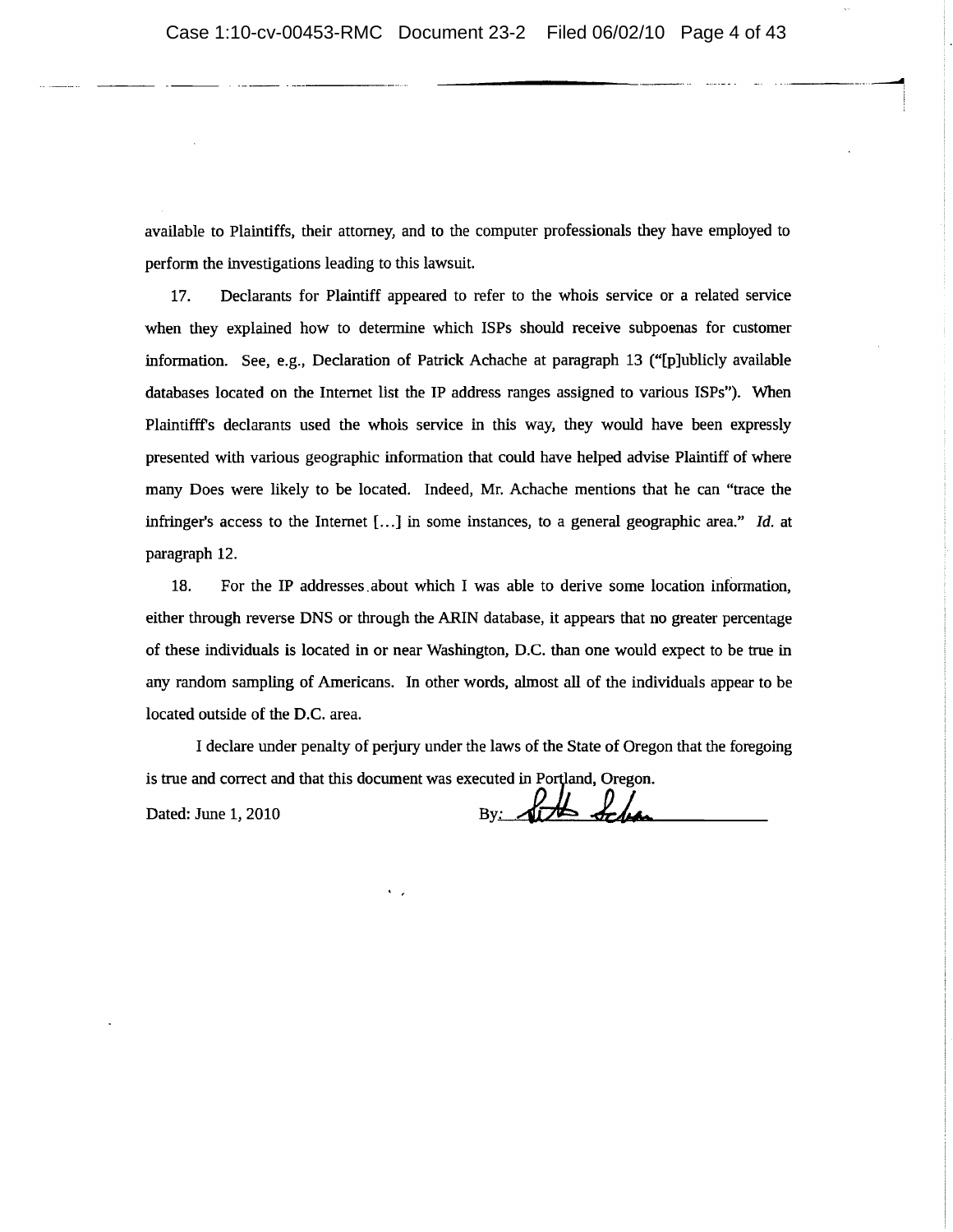## **EXHIBIT A**

cpe-98-15-174-255.hvc.res.rr.com.

cpe-76-173-145-99.socal.res.rr.com.

cpe-071-071-005-239.triad.res.rr.com.

cpe-069-134-221-193.nc.res.rr.com.

171.67.188.72.cfl.res.rr.com.

cpe-76-173-184-45.socal.res.rr.com.

CPE-24-167-193-158.wi.res.rr.com.

cpe-98-28-192-214.woh.res.rr.com.

cpe-67-244-78-217.nyc.res.rr.com.

cpe-76-175-158-27.socal.res.rr.com.

cpe-75-81-118-139.kc.res.rr.com.

cpe-72-181-26-216.satx.res.rr.com.

5-189.126-70.tampabay.res.rr.com.

cpe-97-106-224-245.stx.res.rr.com.

CPE-70-92-190-63.wi.res.rr.com.

cpe-76-180-18-113.buffalo.res.rr.com.

cpe-69-133-196-103.cinci.res.rr.com.

cpe-69-203-143-179.si.res.rr.com.

cpe-74-72-35-2.nyc.res.rr.com.

cpe-65-31-195-115.kc.res.rr.com.

cpe-72-183-236-91.satx.res.rr.com.

cpe-66-25-54-30.tx.res.rr.com.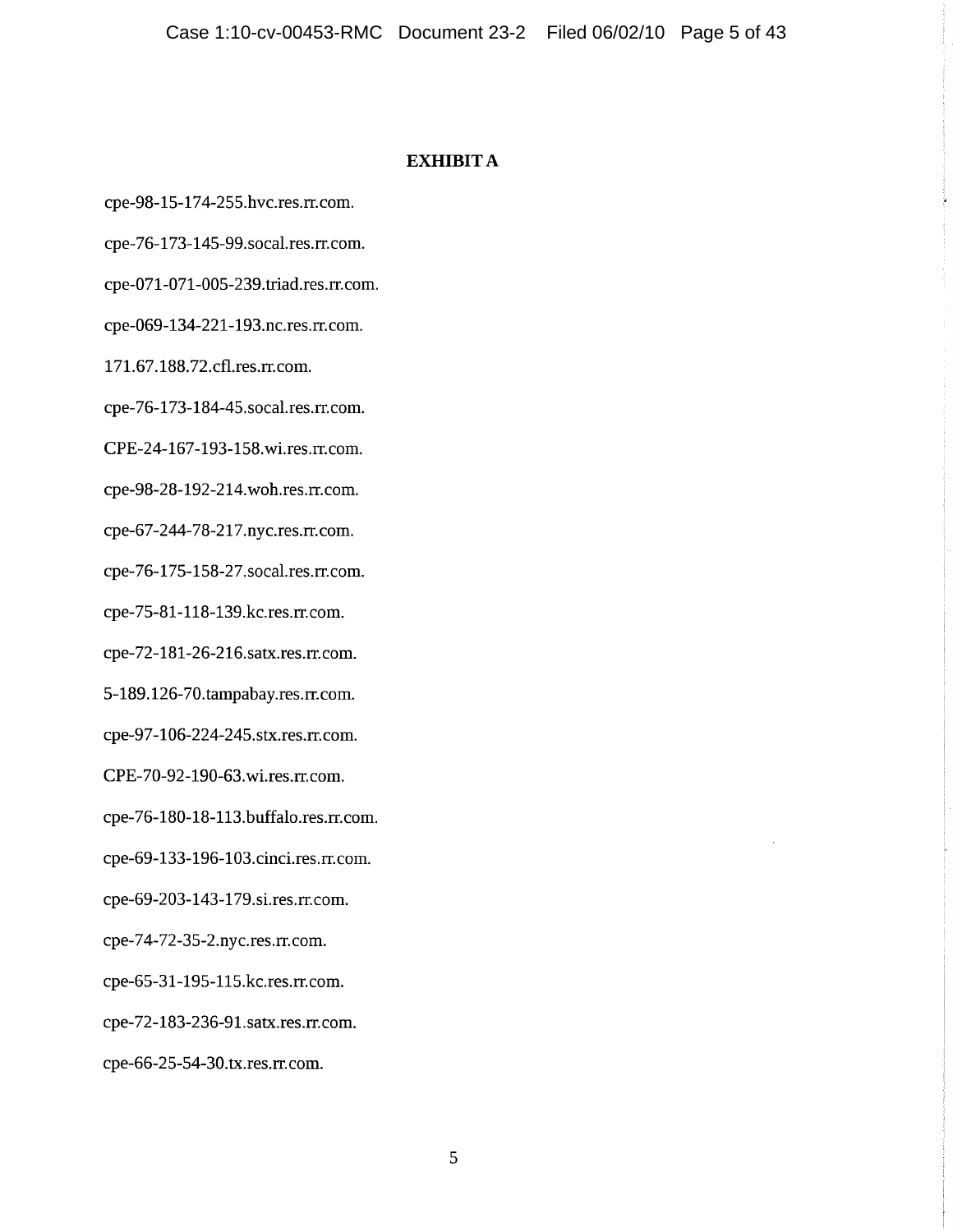cpe-204-210-201-254.neo.res.rr.com.

cpe-67-11-176-112.satx.res.rr.com.

cpe-71-65-1-239.mi.res.rr.com.

114.253.102.97.cfl.res.rr.com.

96-146.35-65.tampabay.res.rr.com.

cpe-72-134-99-138.socal.res.rr.com.

cpe-70-116-91-180.austin.res.rr.com.

cpe-024-088-087-162.sc.res.rr.com.

51.121.188.72.cfl.res.rr.com.

cpe-67-241-184-42.buffalo.res.rr.com.

cpe-72-177-178-221.satx.res.rr.com.

cpe-76-169-214-43.socal.res.rr.com.

cpe-204-210-122-60.hawaii.res.rr.com.

98.218.119.70.cfl.res.rr.com.

cpe-76-175-214-126.socal.res.rr.com.

43-199.187-72.tampabay.res.rr.com.

cpe-24-165-55-222.hawaii.res.rr.com.

cpe-76-93-222-168.hawaii.res.rr.com.

cpe-66-25-195-36.sw.res.rr.com.

cpe-24-208-198-31.indy.res.rr.com.

cpe-24-58-215-4.twcny.res.rr.com.

cpe-24-58-250-77.twcny.res.rr.com.

cpe-76-95-206-107.socal.res.rr.com.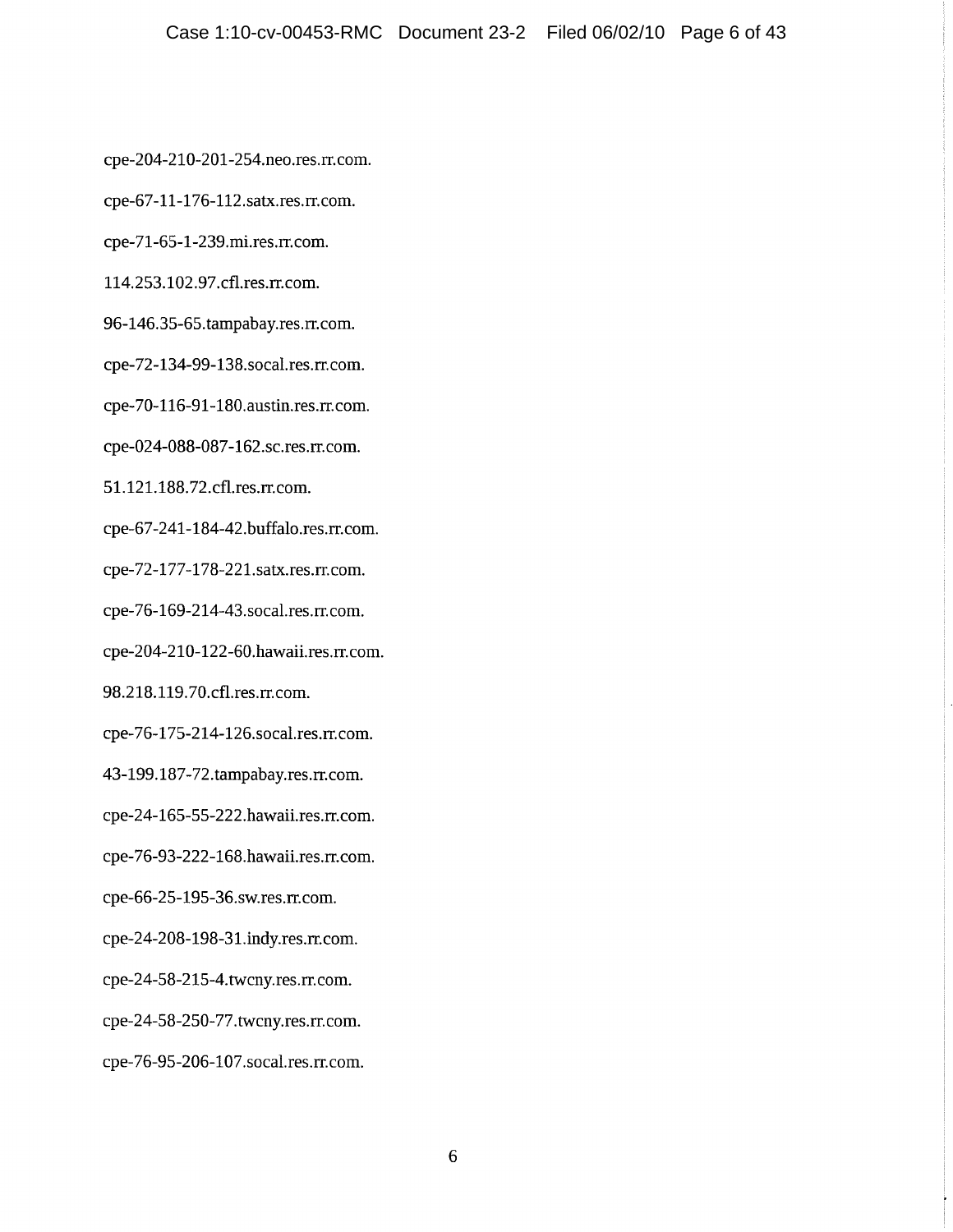2416456hfc177.tampabay.res.rr.com.

cpe-76-181-216-245.columbus.res.rr.com.

cpe-76-173-17-219.socal.res.rr.com.

cpe-065-188-239-112.triad.res.rr.com.

cpe-24-209-25-115.cinci.res.rr.com.

cpe-67-246-108-115.twcny.res.rr.com.

15.3.8.67.cfl.res.rr.com.

cpe-69-205-243-144.stny.res.rr.com.

CPE-72-131-69-168.wi.res.rr.com.

cpe-75-179-189-56.insight.res.rr.com.

cpe-76-94-106-223.socal.res.rr.com.

cpe-72-178-132-106.hot.res.rr.com.

cpe-098-027-046-056.triad.res.rr.com.

cpe-74-73-183-102.nyc.res.rr.com.

cpe-76-84-16-179.neb.res.rr.com.

cpe-74-77-96-190.buffalo.res.rr.com.

cpe-24-242-101-70.gt.res.rr.com.

cpe-024-211-207-067.nc.res.rr.com.

cpe-76-187-209-218.tx.res.rr.com.

cpe-65-25-72-192.neo.res.rr.com.

cpe-76-95-25-42.socal.res.rr.com.

cpe-76-168-115-121.socal.res.rr.com.

cpe-066-057-015-006.nc.res.rr.com.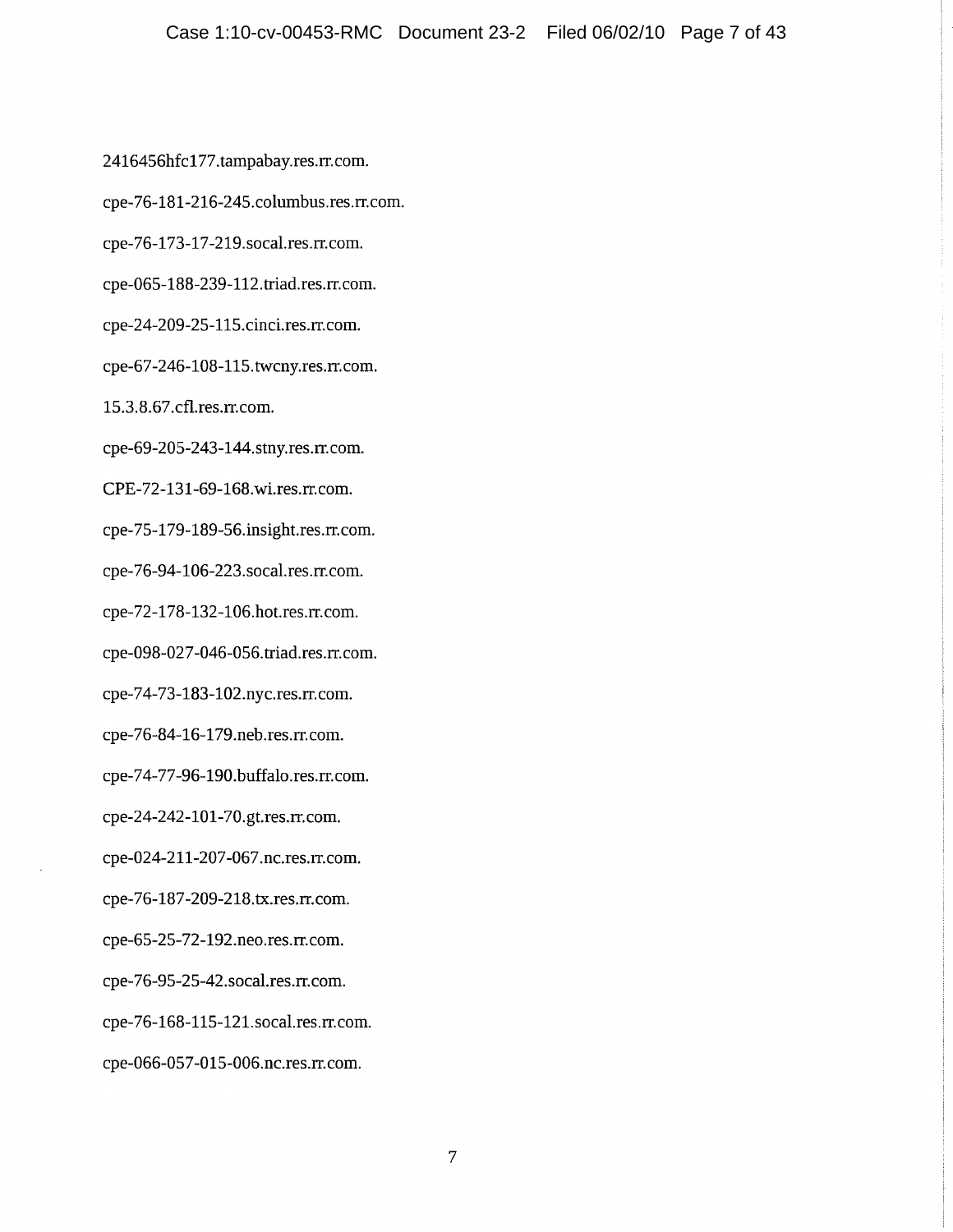cpe-204-210-122-62.hawaii.res.rr.com.

cpe-98-30-110-193.woh.res.rr.com.

cpe-76-94-115-86.socal.res.rr.com.

cpe-24-193-99-214.nyc.res.rr.com.

cpe-098-026-164-174.triad.res.rr.com.

cpe-72-135-18-236.kc.res.rr.com.

cpe-24-210-68-39.columbus.res.rr.com.

cpe-75-179-158-170.woh.res.rr.com.

cpe-71-65-80-236.woh.res.rr.com.

cpe-67-240-79-25.nycap.res.rr.com.

135.242.119.70.cfl.res.rr.com.

cpe-65-185-13-214.cinci.res.rr.com.

cpe-76-179-160-242.maine.res.rr.com.

cpe-24-26-208-91.hot.res.rr.com.

229.221.33.65.cfl.res.rr.com.

cpe-72-224-118-242.nycap.res.rr.com.

cpe-75-187-218-163.neo.res.rr.com.

cpe-74-73-47-190.nyc.res.rr.com.

cpe-065-184-198-223.ec.res.rr.com.

cpe-66-27-100-117.san.res.rr.com.

cpe-76-172-232-213.socal.res.rr.com.

cpe-24-33-241-162.mi.res.rr.com.

cpe-72-191-148-45.rgv.res.rr.com.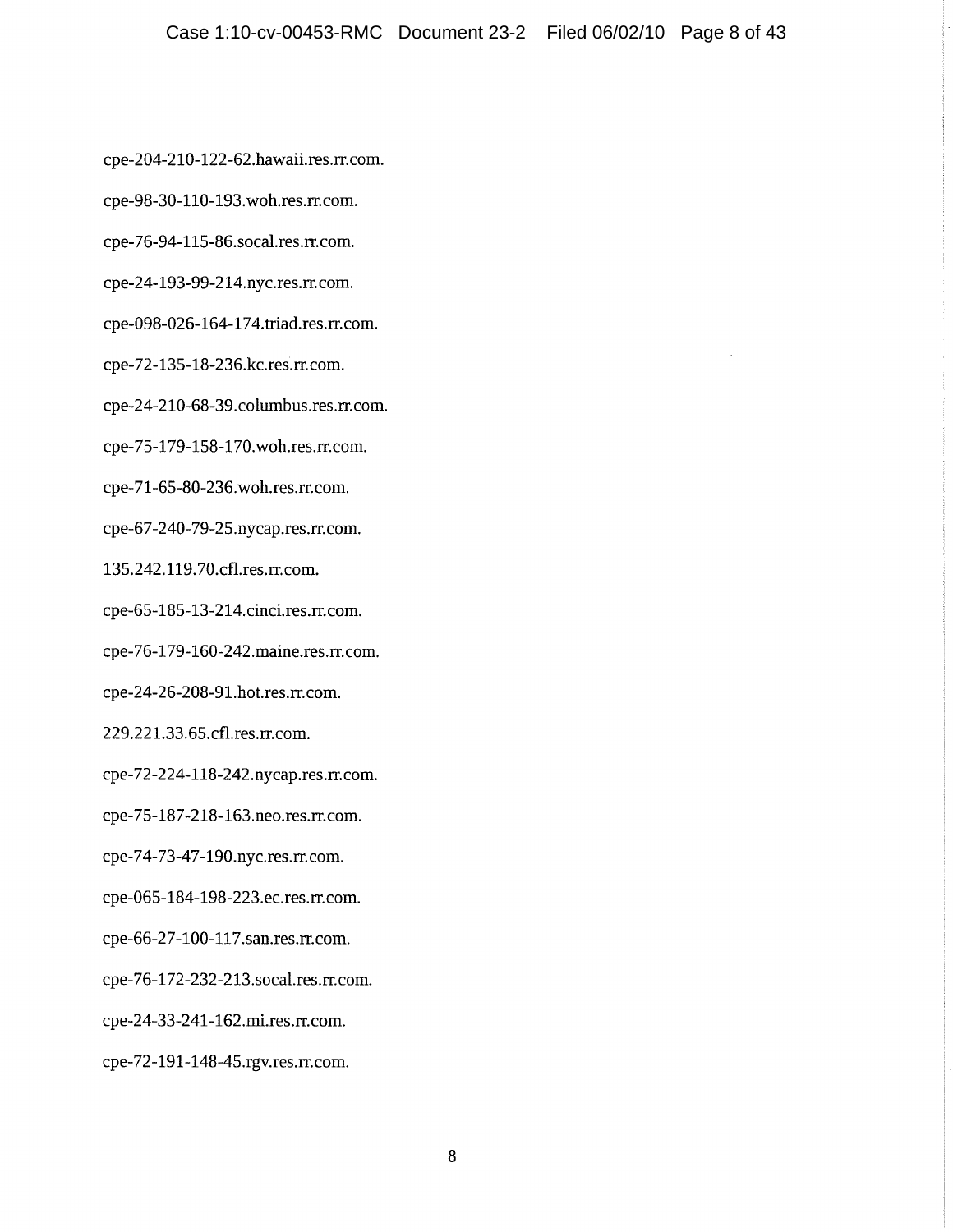cpe-024-163-028-175.triad.res.rr.com.

cpe-24-31-168-201.columbus.res.rr.com.

cpe-98-145-48-138.natsow.res.rr.com.

cpe-75-83-131-75.socal.res.rr.com.

cpe-72-185-3-156.tampabay.res.rr.com.

cpe-71-79-128-79.neo.res.rr.com.

cpe-75-185-238-212.cinci.res.rr.com.

cpe-75-187-75-87.woh.res.rr.com.

cpe-76-183-244-118.tx.res.rr.com.

cpe-76-173-106-146.socal.res.rr.com.

cpe-098-026-033-218.nc.res.rr.com.

cpe-65-25-234-131.new.res.rr.com.

cpe-76-91-148-142.socal.res.rr.com.

cpe-66-91-122-189.hawaii.res.rr.com.

cpe-76-167-208-6.socal.res.rr.com.

cpe-24-95-78-6.columbus.res.rr.com.

cpe-71-66-242-211.columbus.res.rr.com.

mta-72-135-100-131.new.res.rr.com.

216.238.102.97.cfl.res.rr.com.

cpe-75-80-169-205.san.res.rr.com.

46.19.101.97.cfl.res.rr.com.

cpe-069-132-089-218.carolina.res.rr.com.

cpe-75-80-219-168.hawaii.res.rr.com.

9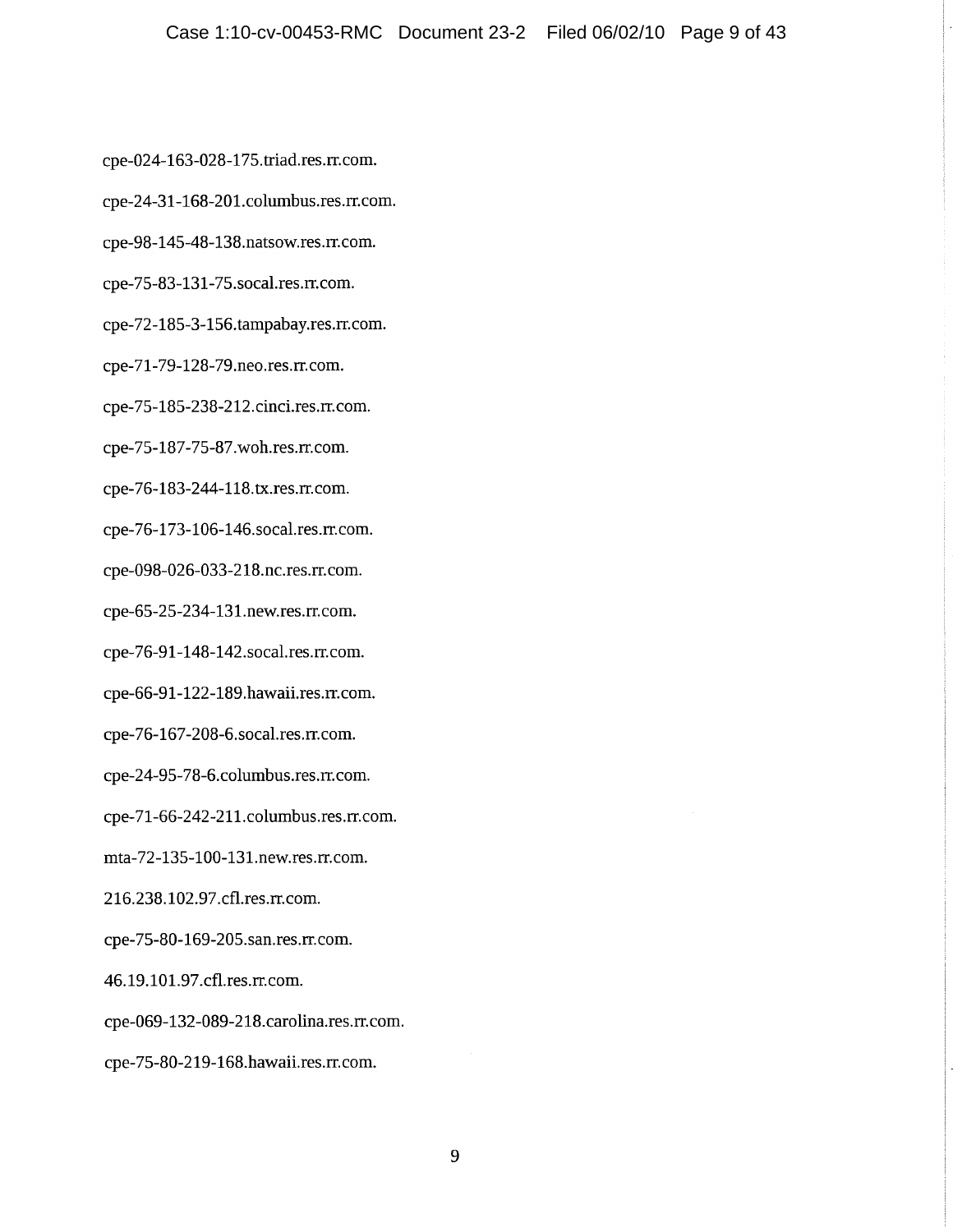6532159hfc28.tampabay.res.rr.com.

cpe-065-188-188-116.triad.res.rr.com.

cpe-071-077-149-224.nc.res.rr.com.

cpe-24-166-102-240.neo.res.rr.com.

cpe-76-183-246-131.tx.res.rr.com.

cpe-72-226-60-200.nycap.res.rr.com.

cpe-66-91-107-14.hawaii.res.rr.com.

cpe-69-204-221-70.stny.res.rr.com.

212-2.187-72.tampabay.res.rr.com.

cpe-24-94-226-42.sw.res.rr.com.

1-251.127-70.tampabay.res.rr.com.

cpe-66-75-121-167.hawaii.res.rr.com.

cpe-69-207-184-106.rochester.res.rr.com.

cpe-24-210-223-83.woh.res.rr.com.

cpe-76-88-220-191.bak.res.rr.com.

cpe-069-134-048-102.nc.res.rr.com.

cpe-075-190-147-094.carolina.res.rr.com.

cpe-76-173-79-48.socal.res.rr.com.

cpe-075-184-024-227.nc.res.rr.com.

cpe-76-186-41-7.tx.res.rr.com.

cpe-24-242-102-86.gt.res.rr.com.

cpe-75-81-27-41.kc.res.rr.com.

cpe-24-90-240-25.nyc.res.rr.com.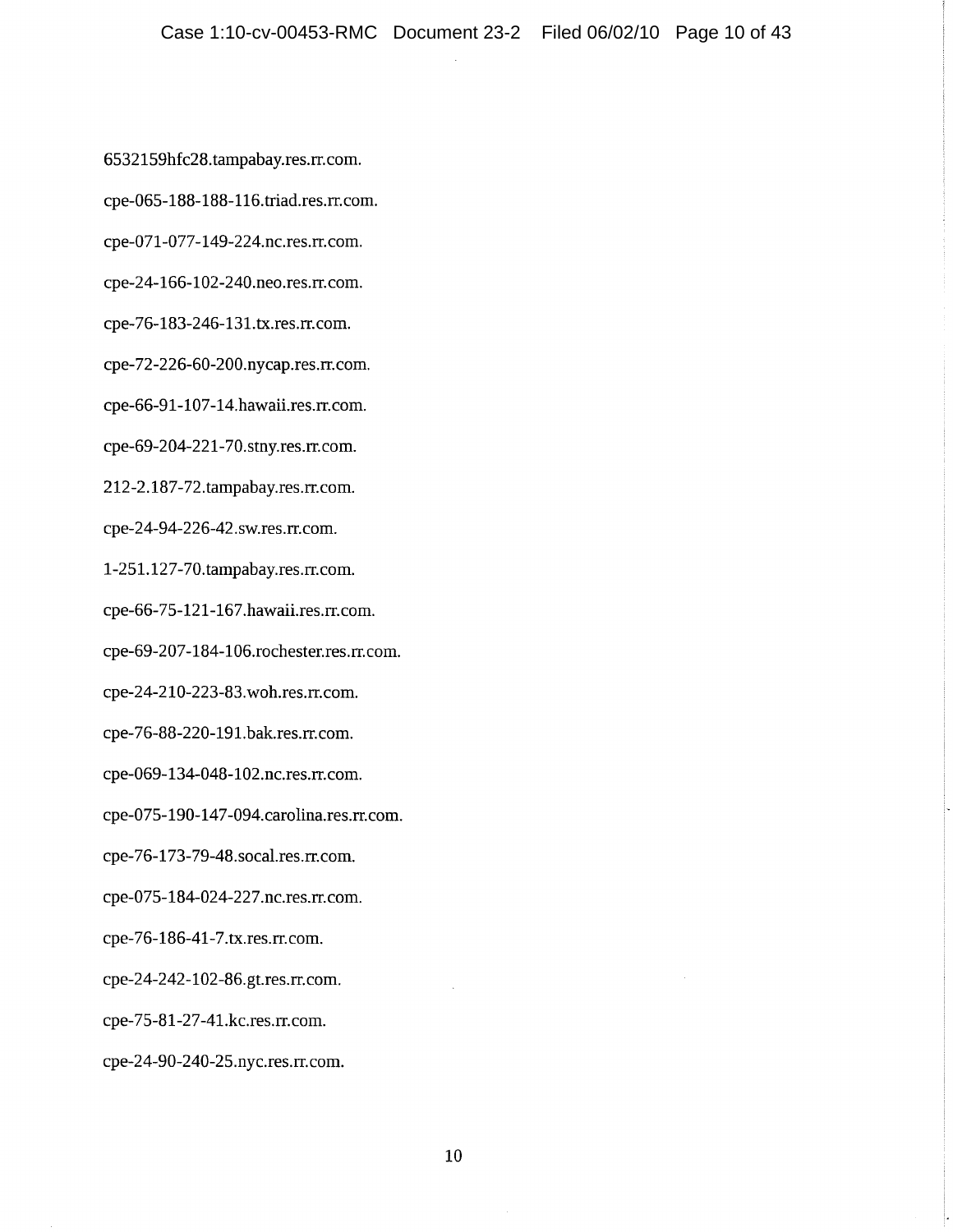15.198.8.67.cfl.res.rr.com.

cpe-66-69-174-226.sw.res.rr.com.

112-248.126-70.tampabay.res.rr.com.

cpe-72-224-75-165.nycap.res.rr.com.

cpe-98-145-68-148.natnow.res.rr.com.

cpe-75-82-255-85.socal.res.rr.com.

cpe-98-28-232-180.woh.res.rr.com.

cpe-98-28-213-174.woh.res.rr.com.

cpe-74-73-64-210.nyc.res.rr.com.

107.238.95.24.cfl.res.rr.com.

cpe-75-82-249-140.socal.res.rr.com.

cpe-69-207-22-203.buffalo.res.rr.com.

cpe-75-81-245-66.we.res.rr.com.

cpe-75-184-112-225.indy.res.rr.com.

cpe-66-61-29-147.neo.res.rr.com.

cpe-76-90-175-184.socal.res.rr.com.

cpe-76-168-41-107.socal.res.rr.com.

190.203.121.70.cfl.res.rr.com.

cpe-069-132-023-201.carolina.res.rr.com.

cpe-72-184-86-236.tampabay.res.rr.com.

cpe-24-161-55-47.hvc.res.rr.com.

cpe-75-84-28-222.socal.res.rr.com.

cpe-76-188-114-54.neo.res.rr.com.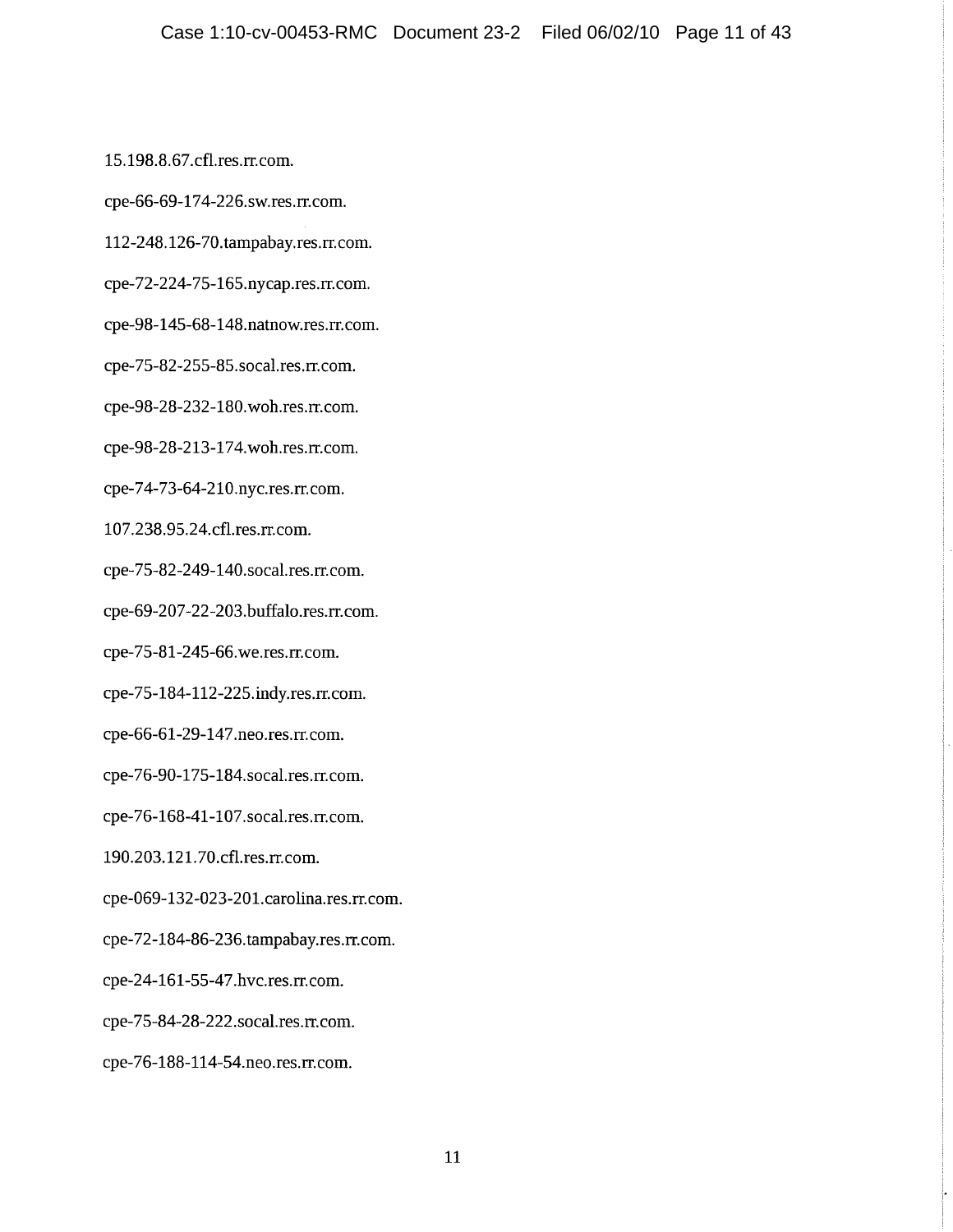cpe-24-166-111-217.neo.res.rr.com.

cpe-24-58-143-235.twcny.res.rr.com.

cpe-24-29-246-230.neo.res.rr.com.

cpe-67-242-10-48.twcny.res.rr.com.

205-138.97-97.tampabay.res.rr.com.

cpe-65-29-91-120.indy.res.rr.com.

cpe-098-024-080-071.carolina.res.rr.com.

cpe-72-130-157-222.san.res.rr.com.

197-123.96-97.tampabay.res.rr.com.

cpe-65-185-124-211.woh.res.rr.com.

cpe-98-31-1-157.woh.res.rr.com.

cpe-65-27-202-150.cinci.res.rr.com.

cpe-75-179-44-76.neo.res.rr.com.

170.233.8.67.cfl.res.rr.com.

cpe-74-72-198-228.nyc.res.rr.com.

cpe-69-206-224-4.hvc.res.rr.com.

137.232.119.70.cfl.res.rr.com.

cpe-24-160-176-192.columbus.res.rr.com.

cpe-65-25-10-135.neo.res.rr.com.

cpe-65-29-87-29.indy.res.rr.com.

cpe-68-206-24-193.gt.res.rr.com.

cpe-065-191-109-206.nc.res.rr.com.

cpe-098-027-017-060.triad.res.rr.com.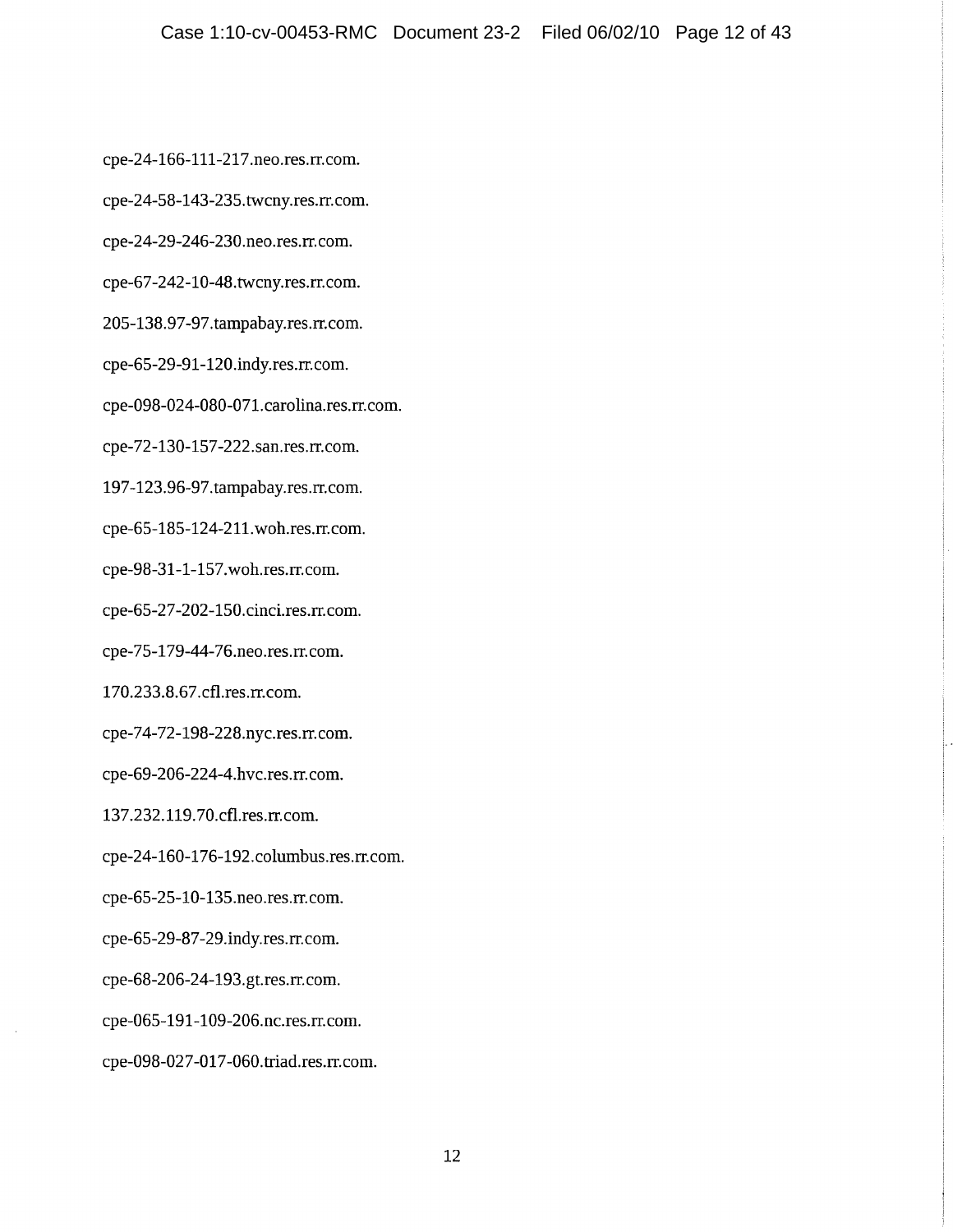CPE-24-208-25-86.new.res.rr.com.

cpe-65-27-219-12.cinci.res.rr.com.

31-68.187-72.tampabay.res.rr.com.

cpe-74-64-26-139.nyc.res.rr.com.

cpe-76-93-102-78.socal.res.rr.com.

cpe-071-068-114-245.carolina.res.rr.com.

cpe-24-164-77-127.woh.res.rr.com.

cpe-024-074-190-154.carolina.res.rr.com.

82.48.188.72.cfl.res.rr.com.

cpe-76-187-156-87.tx.res.rr.com.

cpe-72-228-40-23.nycap.res.rr.com.

cpe-69-207-12-81.buffalo.res.rr.com.

cpe-72-185-83-27.tampabay.res.rr.com.

cpe-97-104-14-109.cfl.res.rr.com.

cpe-72-129-230-117.kc.res.rr.com.

cpe-69-204-155-124.nycap.res.rr.com.

cpe-098-026-133-016.triad.res.rr.com.

cpe-75-87-229-100.natsow.res.rr.com.

cpe-76-90-215-26.socal.res.rr.com.

cpe-071-070-220-009.nc.res.rr.com.

cpe-76-90-205-240.socal.res.rr.com.

72.165.188.72.cfl.res.rr.com.

cpe-98-30-209-255.woh.res.rr.com.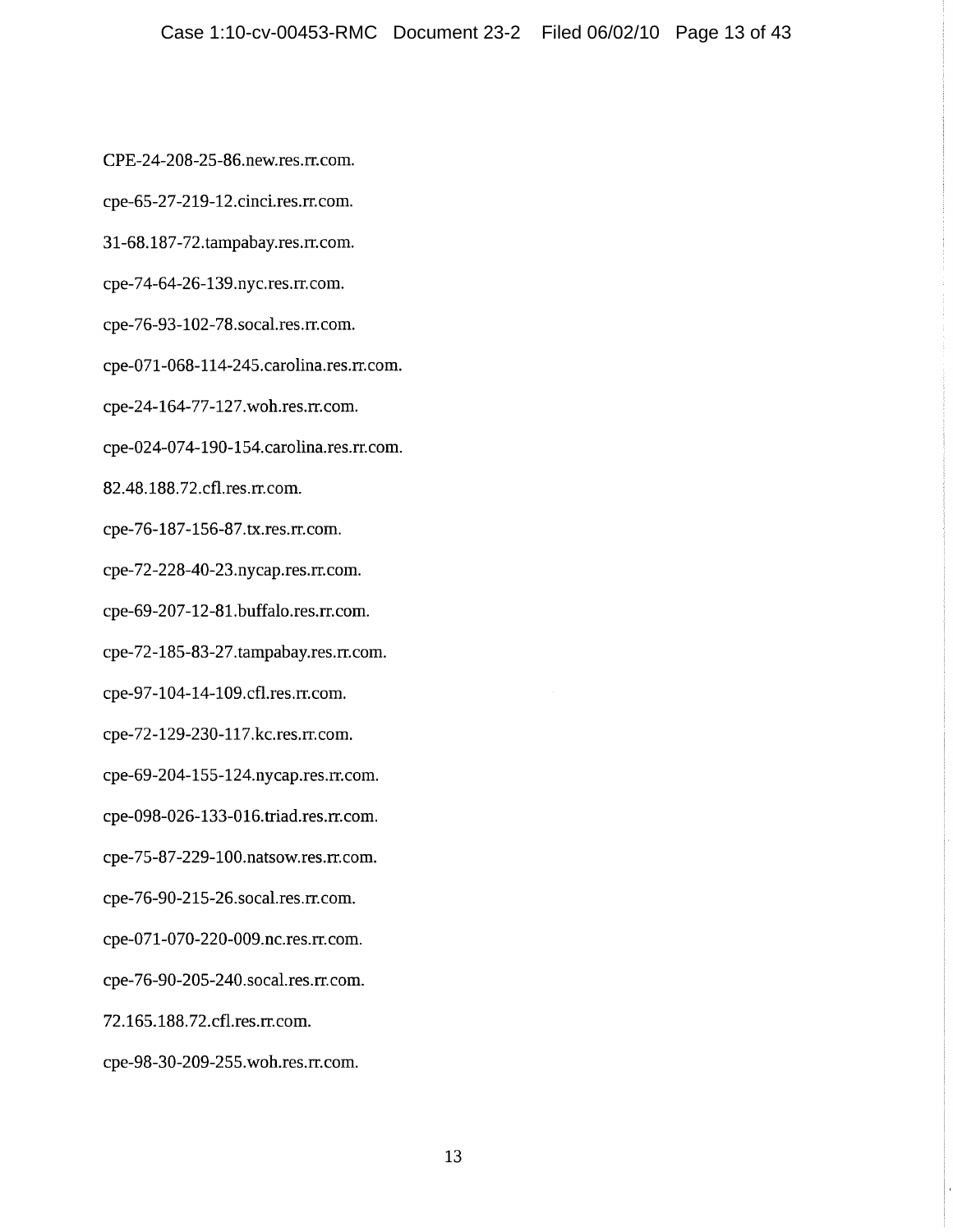9.130.101.97.cfl.res.rr.com. cpe-76-175-150-189.socal.res.rr.com. cpe-74-74-165-39.rochester.res.rr.com. cpe-75-185-209-212.woh.res.rr.com. cpe-24-27-108-82.tx.res.rr.com. cpe-76-167-190-136.socal.res.rr.com. cpe-72-184-152-32.tampabay.res.rr.com. 43-124.126-70.tampabay.res.rr.com. cpe-74-74-160-50.rochester.res.rr.com. cpe-76-180-190-24.buffalo.res.rr.com. cpe-75-186-114-108.indy.res.rr.com. CPE-70-92-160-32.wi.res.rr.com. cpe-66-68-33-25.austin.res.rr.com. cpe-68-206-49-82.gt.res.rr.com. 64-203.127-70.tampabay.res.rr.com. cpe-74-72-123-95.nyc.res.rr.com. cpe-68-201-89-147.stx.res.rr.com. cpe-76-175-32-167.socal.res.rr.com. cpe-66-68-238-142.rgv.res.rr.com. cpe-98-30-225-72.woh.res.rr.com. 105.193.202.68.cfl.res.rr.com. cpe-76-181-192-99.columbus.res.rr.com. 204-68.97-97.tampabay.res.rr.com.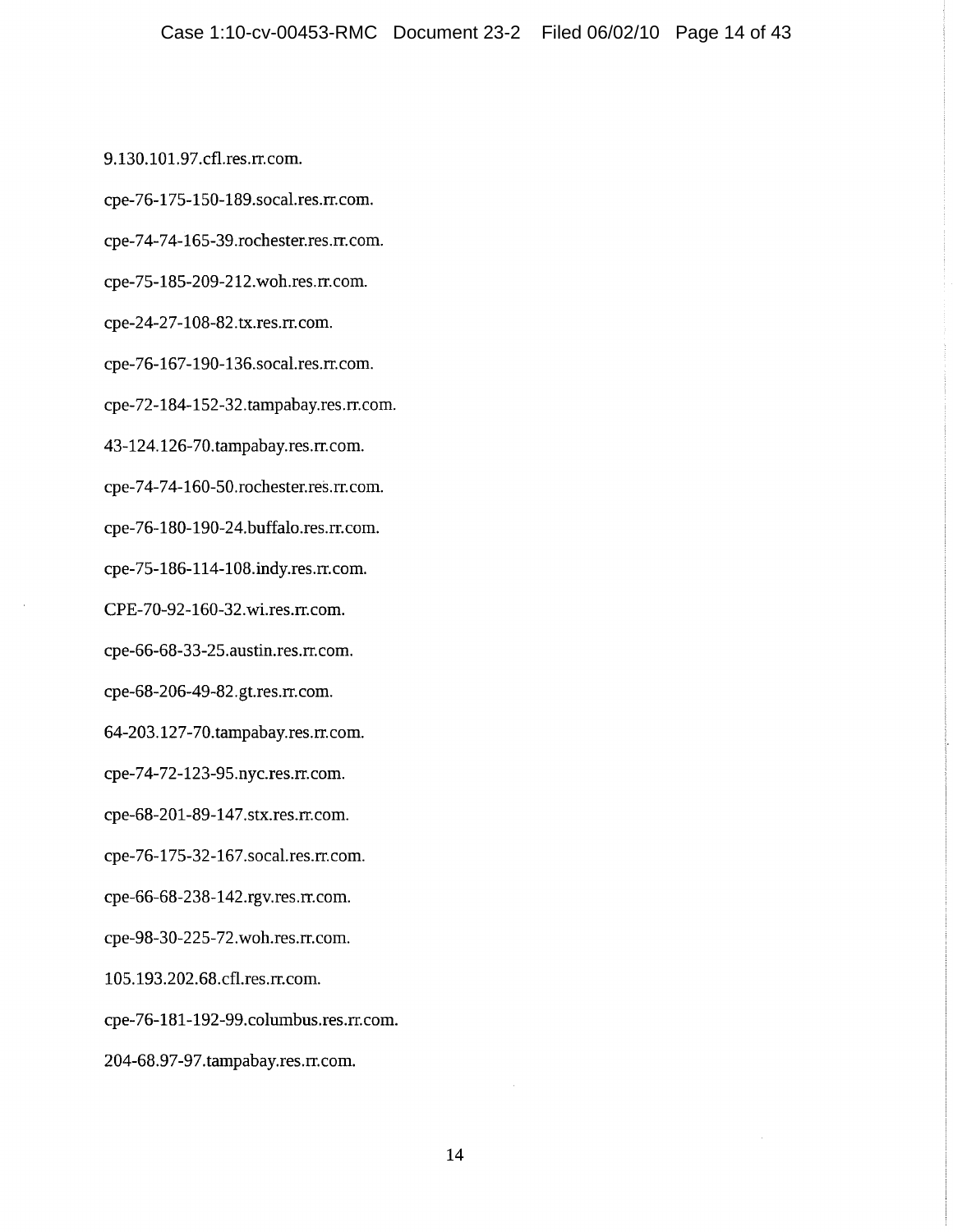cpe-066-057-012-183.nc.res.rr.com.

cpe-75-81-210-108.we.res.rr.com.

cpe-69-23-127-150.kc.res.rr.com.

cpe-24-90-243-103.nyc.res.rr.com.

cpe-65-24-181-132.columbus.res.rr.com.

cpe-24-27-105-202.tx.res.rr.com.

cpe-74-65-176-156.maine.res.rr.com.

cpe-74-73-113-243.nyc.res.rr.com.

cpe-71-67-254-56.cinci.res.rr.com.

cpe-24-59-145-110.twcny.res.rr.com.

cpe-24-210-247-92.woh.res.rr.com.

cpe-71-65-82-53.woh.res.rr.com.

cpe-76-177-57-8.we.res.rr.com.

cpe-75-184-121-110.indy.res.rr.com.

cpe-75-80-255-31.dc.res.rr.com.

cpe-76-180-133-46.buffalo.res.rr.com.

cpe-024-211-160-197.nc.res.rr.com.

cpe-76-93-199-159.hawaii.res.rr.com.

cpe-98-27-231-64.neo.res.rr.com.

cpe-75-82-19-210.socal.res.rr.com.

cpe-72-231-244-84.buffalo.res.rr.com.

cpe-76-180-60-161.buffalo.res.rr.com.

cpe-24-162-194-84.elp.res.rr.com.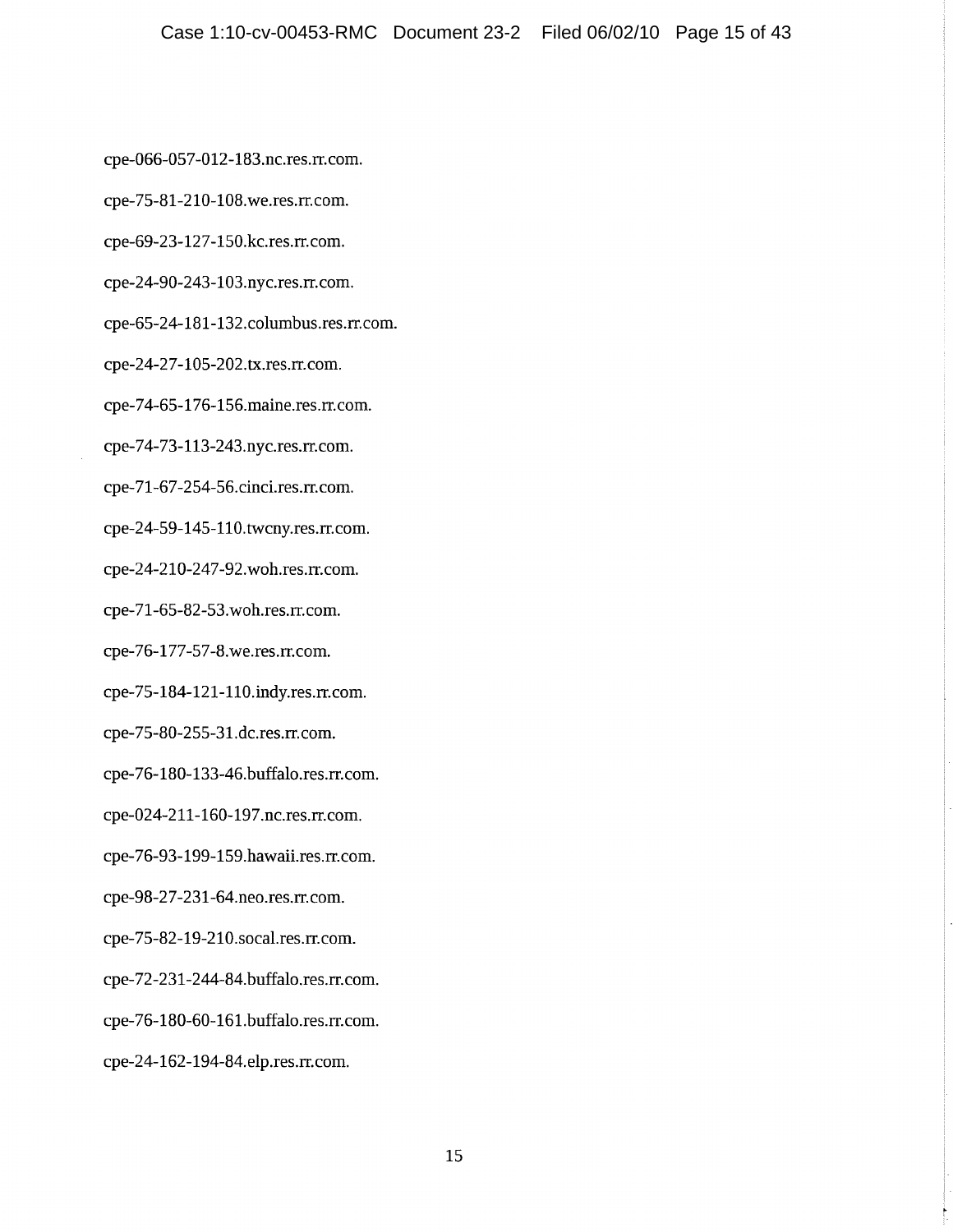cpe-66-68-179-218.austin.res.rr.com.

cpe-74-76-12-138.nycap.res.rr.com.

cpe-74-65-115-83.stny.res.rr.com.

cpe-75-82-215-132.socal.res.rr.com.

cpe-065-191-181-110.nc.res.rr.com.

113.149.101.97.cfl.res.rr.com.

cpe-24-160-84-167.tampabay.res.rr.com.

cpe-098-024-032-051.carolina.res.rr.com.

cpe-66-66-213-2.rochester.res.rr.com.

cpe-98-30-205-153.woh.res.rr.com.

cpe-76-94-112-216.socal.res.rr.com.

cpe-24-175-220-131.rgv.res.rr.com.

186.1.8.67.cfl.res.rr.com.

14.35.102.97.cfl.res.rr.com.

cpe-67-49-160-153.hawaii.res.rr.com.

cpe-71-65-50-253.insight.res.rr.com.

network-065-189-175-135.bcs.midohio.rr.com.

cpe-76-168-32-3.socal.res.rr.com.

cpe-71-72-207-104.cinci.res.rr.com.

cpe-65-31-193-102.kc.res.rr.com.

cpe-76-189-156-126.neo.res.rr.com.

139-186.187-72.tampabay.res.rr.com.

cpe-24-24-186-179.socal.res.rr.com.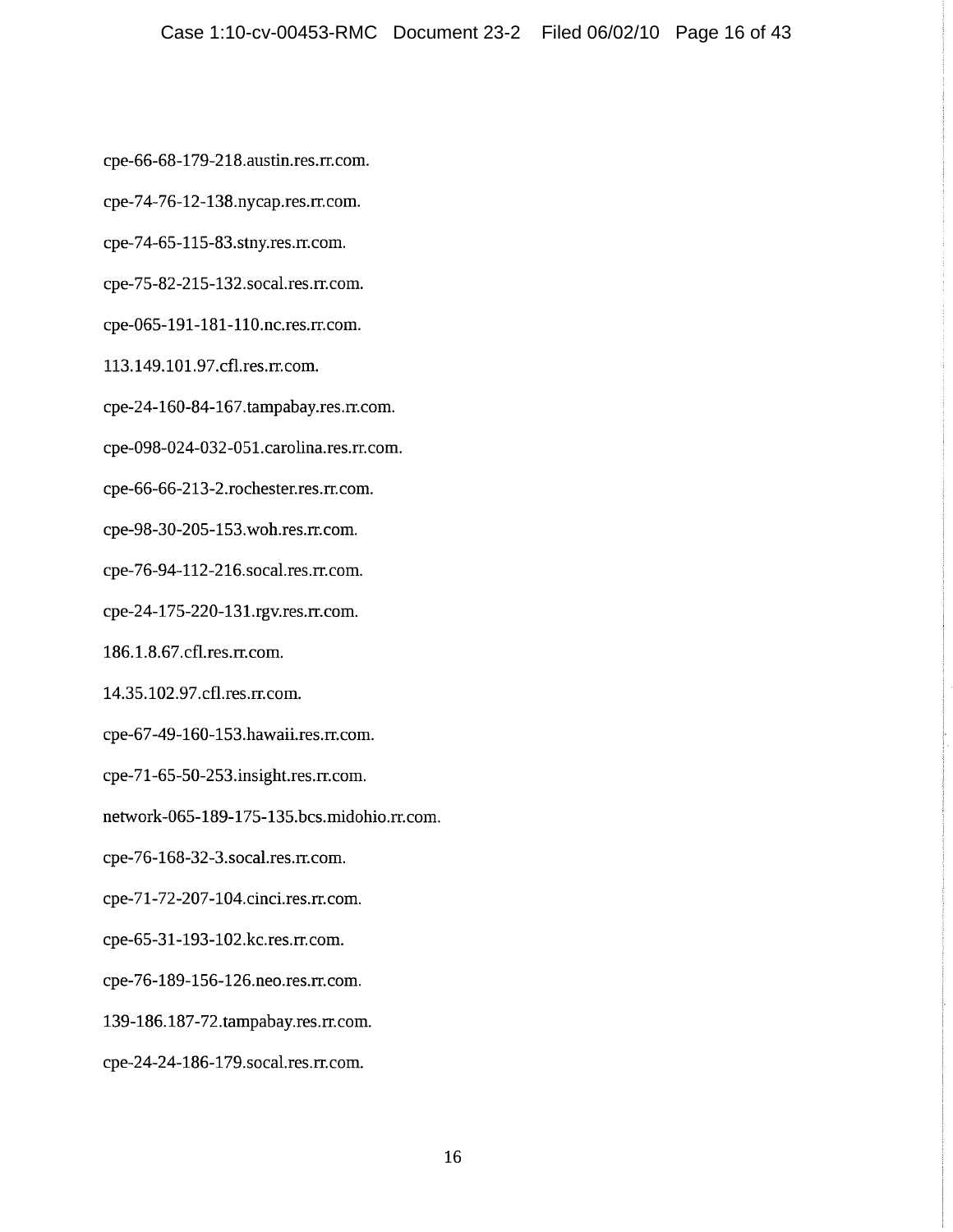234.22.101.97.cfl.res.rr.com.

cpe-76-91-56-98.socal.res.rr.com.

cpe-65-29-77-173.indy.res.rr.com.

cpe-24-29-240-178.neo.res.rr.com.

cpe-75-80-181-105.san.res.rr.com.

cpe-72-184-156-115.tampabay.res.rr.com.

cpe-76-189-12-155.neo.res.rr.com.

cpe-76-166-23-203.socal.res.rr.com.

cpe-72-185-39-83.tampabay.res.rr.com.

cpe-66-61-89-144.neo.res.rr.com.

cpe-67-241-226-124.stny.res.rr.com.

93.44.103.97.cfl.res.rr.com.

cpe-065-191-158-198.nc.res.rr.com.

cpe-075-189-212-162.nc.res.rr.com.

cpe-065-188-038-194.sc.res.rr.com.

cpe-24-193-123-108.nyc.res.rr.com.

CPE-69-23-73-21.new.res.rr.com.

cpe-204-210-102-90.hawaii.res.rr.com.

164-175.96-97.tampabay.res.rr.com.

cpe-72-178-95-229.hot.res.rr.com.

cpe-76-90-184-108.socal.res.rr.com.

236-171.96-97.tampabay.res.rr.com.

cpe-075-181-092-011.carolina.res.rr.com.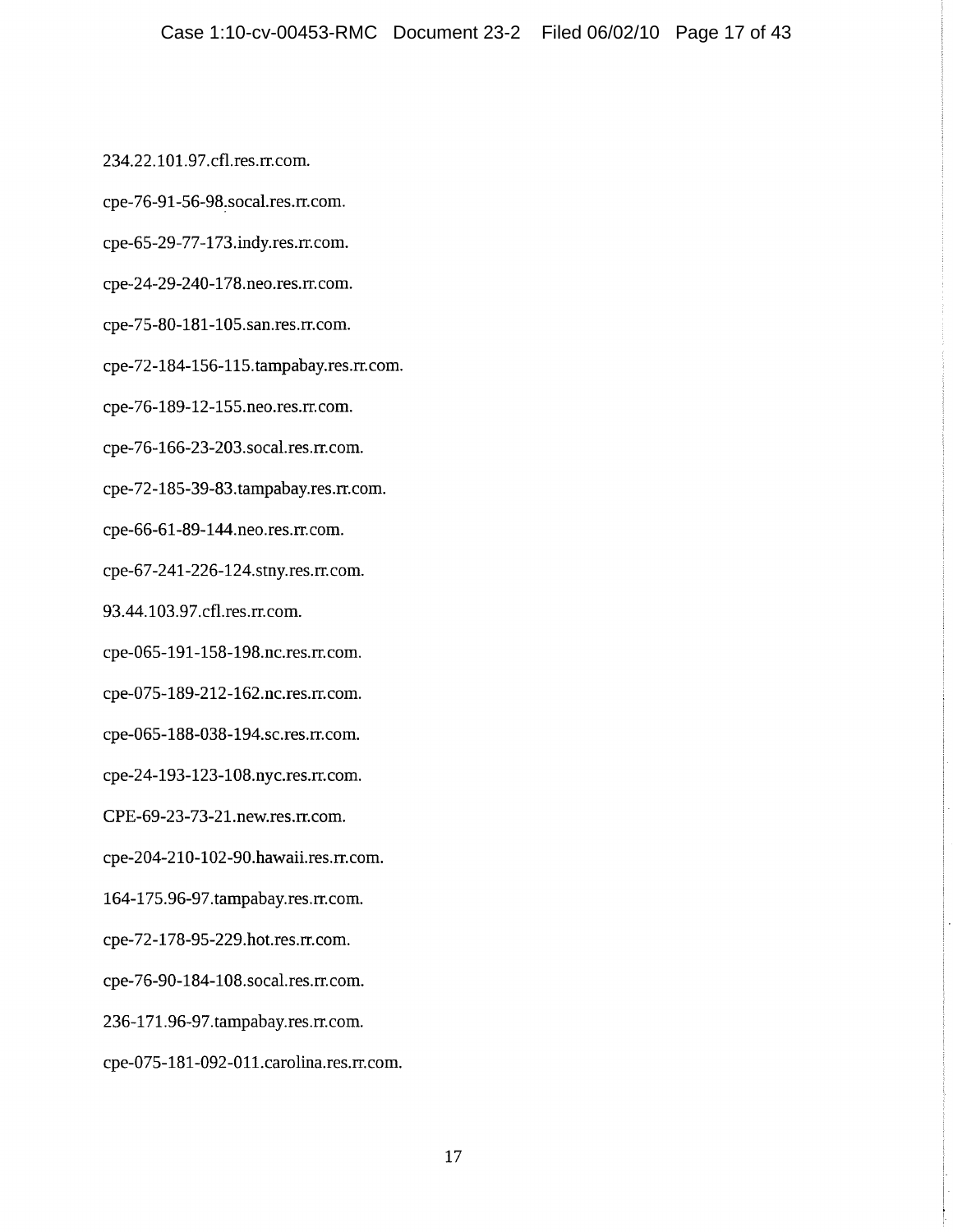cpe-76-87-112-222.socal.res.rr.com.

cpe-24-25-236-199.hawaii.res.rr.com.

cpe-76-83-112-173.bak.res.rr.com.

cpe-24-167-96-86.satx.res.rr.com.

cpe-76-168-226-76.socal.res.rr.com.

cpe-72-227-67-232.maine.res.rr.com.

cpe-74-69-139-32.stny.res.rr.com.

cpe-076-182-086-083.nc.res.rr.com.

cpe-76-177-149-116.natcky.res.rr.com.

cpe-71-65-104-242.woh.res.rr.com.

cpe-70-118-136-20.hot.res.rr.com.

CPE-65-29-160-70.wi.res.rr.com.

CPE-65-25-167-103.wi.res.rr.com.

cpe-76-84-233-85.neb.res.rr.com.

cpe-66-68-246-131.rgv.res.rr.com.

cpe-67-246-163-172.buffalo.res.rr.com.

cpe-70-125-206-75.rgv.res.rr.com.

cpe-72-129-58-14.socal.res.rr.com.

CPE-65-27-112-163.new.res.rr.com.

cpe-74-70-244-181.nycap.res.rr.com.

cpe-24-31-171-67.columbus.res.rr.com.

170.173.204.68.cfl.res.rr.com.

cpe-66-69-39-252.satx.res.rr.com.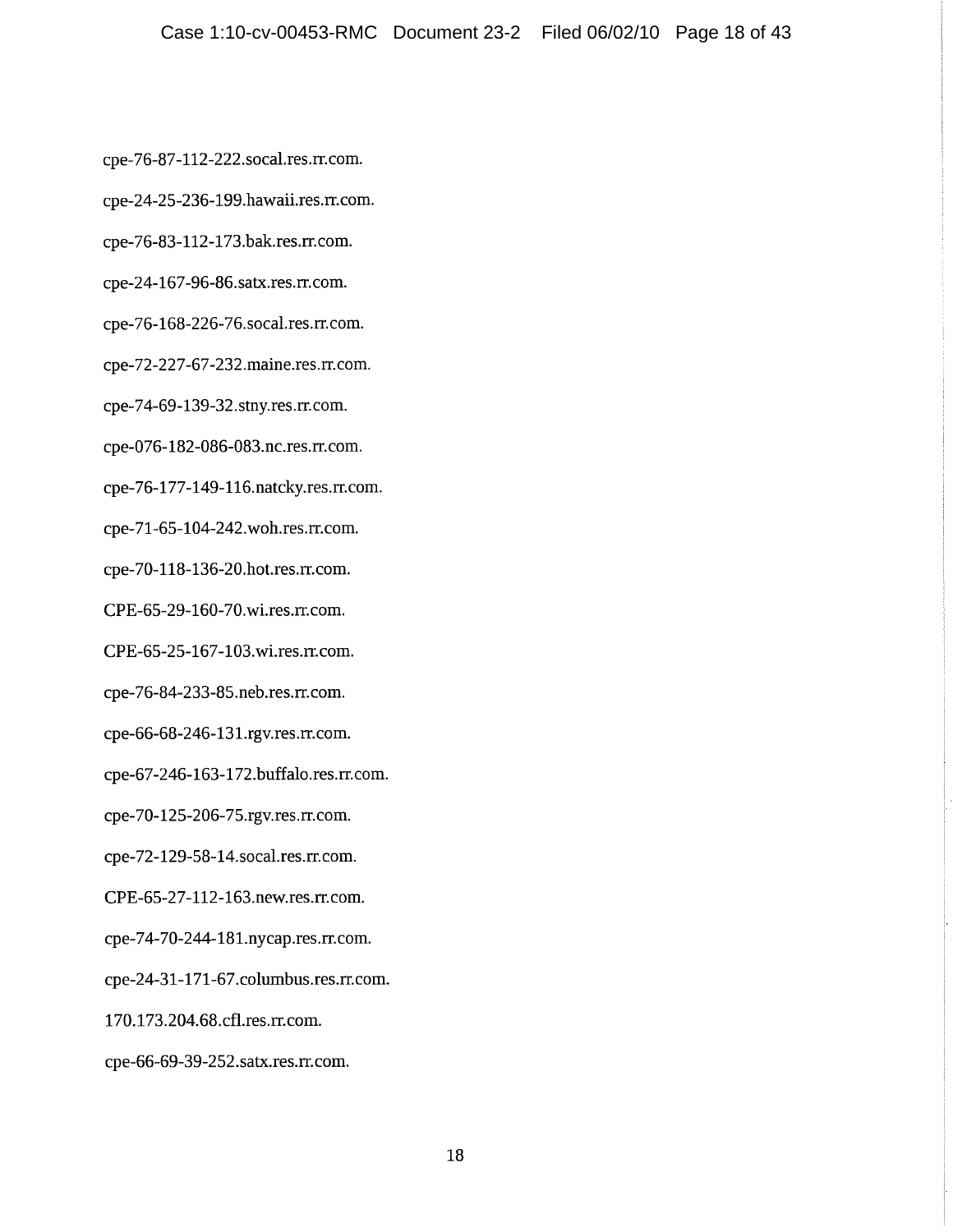cpe-72-190-86-38.tx.res.rr.com.

cpe-76-83-118-174.bak.res.rr.com.

cpe-24-174-171-16.satx.res.rr.com.

cpe-75-81-102-196.kc.res.rr.com.

208-111.202-68.tampabay.res.rr.com.

cpe-72-231-203-35.buffalo.res.rr.com.

cpe-65-25-35-212.neo.res.rr.com.

cpe-72-183-32-242.stx.rr.com.

136-234.35-65.tampabay.res.rr.com.

cpe-69-207-45-108.buffalo.res.rr.com.

cpe-76-187-224-102.tx.res.rr.com.

cpe-69-205-223-2.stny.res.rr.com.

cpe-76-168-116-249.socal.res.rr.com.

cpe-075-190-251-156.nc.res.rr.com.

cpe-76-172-59-48.socal.res.rr.com.

100.191.8.67.cfl.res.rr.com.

CPE-65-27-110-110.new.res.rr.com.

rrcs-64-183-145-78.west.biz.rr.com.

cpe-66-75-95-176.socal.res.rr.com.

cpe-76-89-30-206.ma.res.rr.com.

cpe-76-180-96-68.buffalo.res.rr.com.

cpe-65-25-222-71.new.res.rr.com.

cpe-66-75-121-150.hawaii.res.rr.com.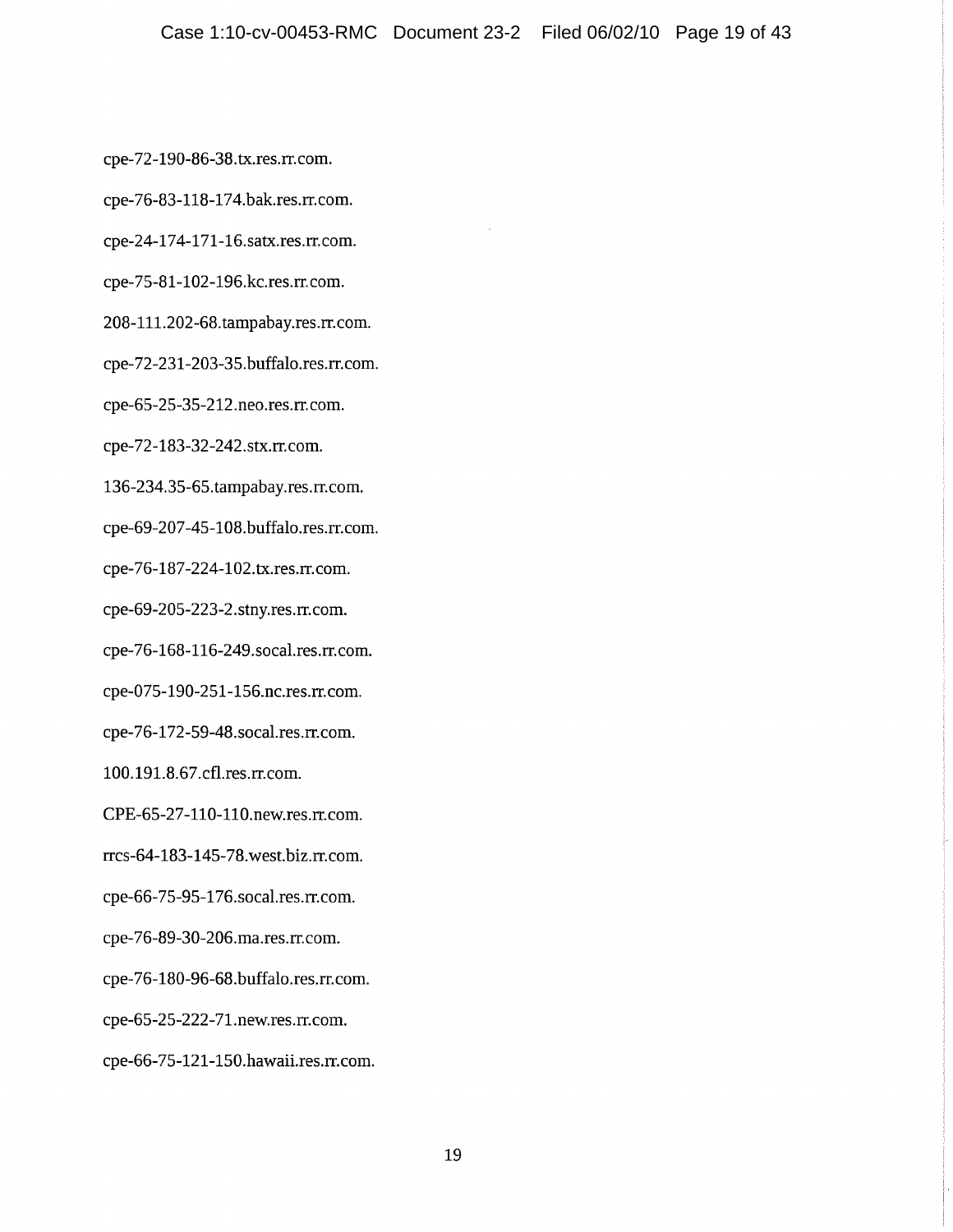197.0.33.65.cfl.res.rr.com.

cpe-24-209-83-252.woh.res.rr.com.

cpe-98-30-168-212.woh.res.rr.com.

186.125.204.68.cfl.res.rr.com.

cpe-24-27-126-106.tx.res.rr.com.

cpe-66-91-58-86.hawaii.res.rr.com.

cpe-70-123-165-181.hot.res.rr.com.

cpe-75-179-49-254.neo.res.rr.com.

cpe-66-91-228-34.san.res.rr.com.

cpe-204-210-189-93.neo.res.rr.com.

cpe-024-211-107-181.sc.res.rr.com.

CPE-70-92-251-184.wi.res.rr.com.

cpe-075-176-191-217.sc.res.rr.com.

cpe-76-175-232-222.socal.res.rr.com.

cpe-75-187-182-79.neo.res.rr.com.

cpe-66-108-91-150.nyc.res.rr.com.

cpe-76-168-143-240.socal.res.rr.com.

cpe-75-184-117-170.indy.res.rr.com.

2-138.106-97.tampabay.res.rr.com.

235.231.119.70.cfl.res.rr.com.

236.242.205.68.cfl.res.rr.com.

cpe-75-187-252-103.neo.res.rr.com.

cpe-69-133-69-2.columbus.res.rr.com.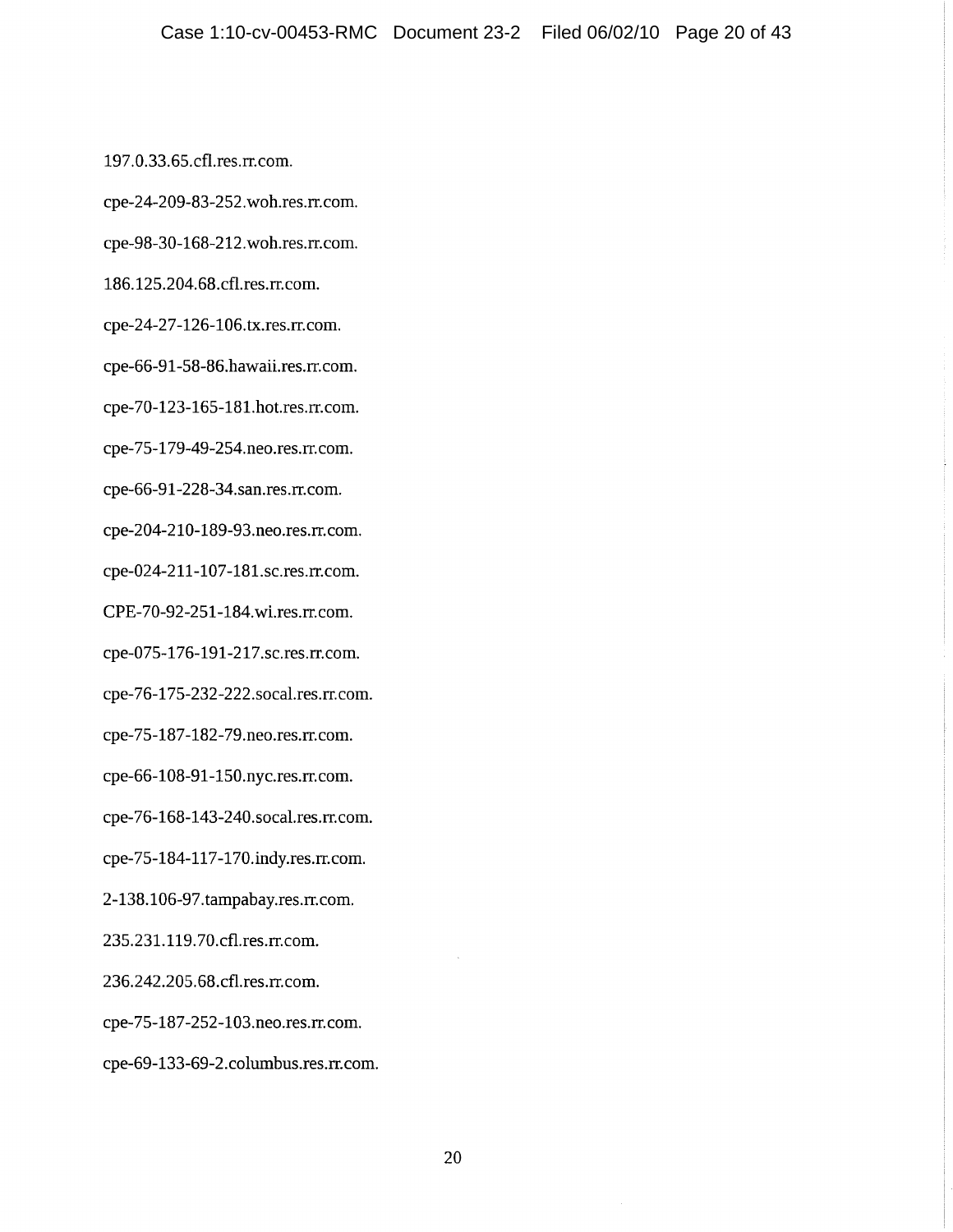cpe-72-226-119-177.nycap.res.rr.com.

cpe-76-180-190-165.buffalo.res.rr.com.

cpe-24-208-232-145.mi.res.rr.com.

cpe-70-120-87-89.satx.res.rr.com.

cpe-71-72-198-180.cinci.res.rr.com.

cpe-098-026-166-242.triad.res.rr.com.

cpe-76-94-59-250.socal.res.rr.com.

50.218.27.24.cfl.res.rr.com.

cpe-76-184-189-237.tx.res.rr.com.

6-189.106-97.tampabay.res.rr.com.

cpe-065-191-079-216.nc.res.rr.com.

cpe-66-91-127-177.hawaii.res.rr.com.

cpe-69-205-48-178.nycap.res.rr.com.

cpe-66-65-52-118.nyc.res.rr.com.

cpe-74-72-219-176.nyc.res.rr.com.

cpe-74-70-106-147.nycap.res.rr.com.

cpe-76-180-200-79.buffalo.res.rr.com.

cpe-98-28-51-25.columbus.res.rr.com.

cpe-98-28-118-44.columbus.res.rr.com.

cpe-24-166-18-125.indy.res.rr.com.

149.229.118.70.cfl.res.rr.com.

cpe-98-30-11-237.woh.res.rr.com.

cpe-76-181-72-20.columbus.res.rr.com.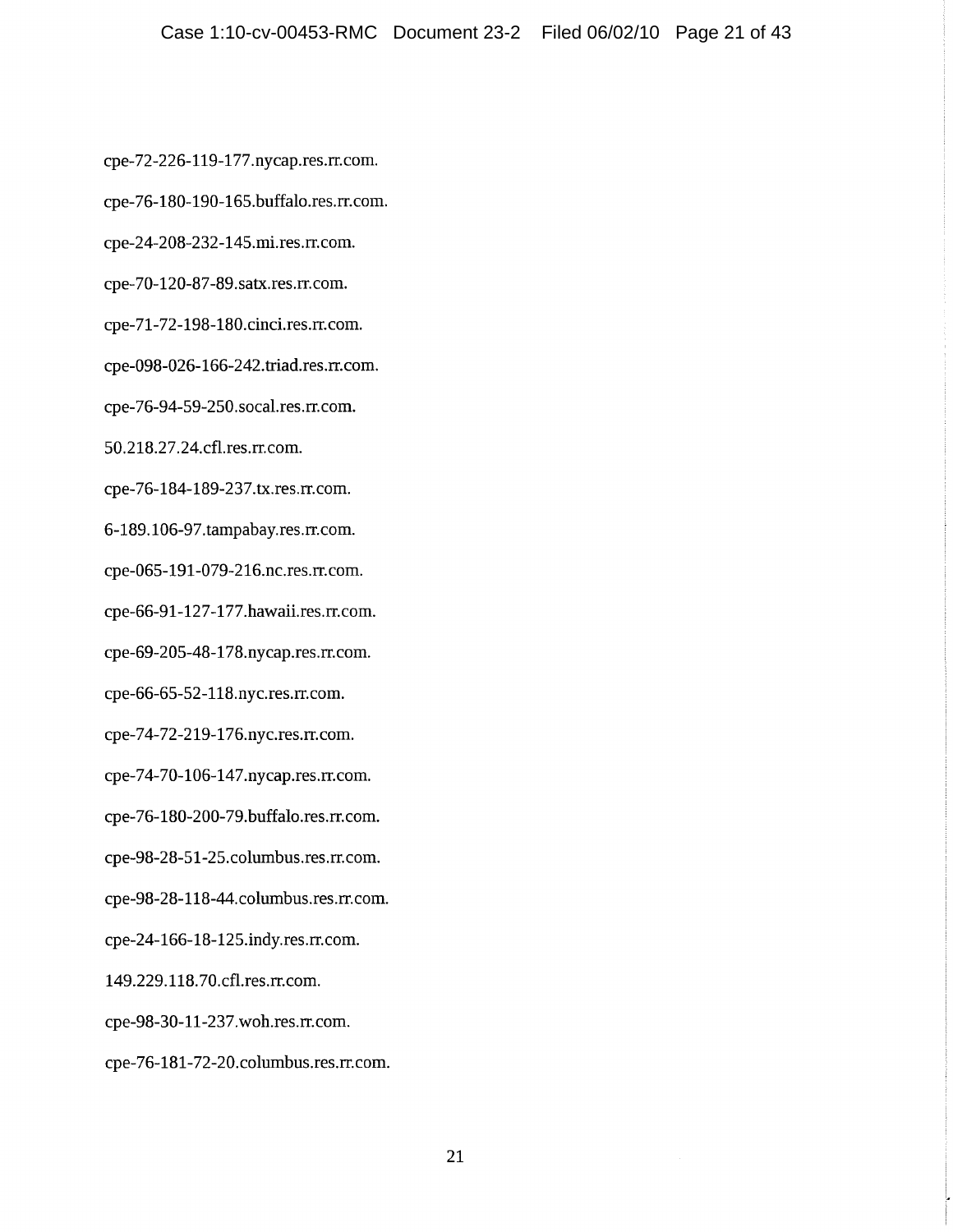cpe-98-30-211-115.woh.res.rr.com.

CPE-72-129-142-46.new.res.rr.com.

CPE-24-209-177-161.wi.res.rr.com.

cpe-76-89-194-171.socal.res.rr.com.

cpe-68-174-154-154.nyc.res.rr.com.

cpe-69-205-228-9.stny.res.rr.com.

cpe-76-183-200-206.tx.res.rr.com.

cpe-66-65-252-229.ne.res.rr.com.

cpe-72-130-16-147.socal.res.rr.com.

cpe-71-79-106-151.columbus.res.rr.com.

cpe-68-174-15-98.si.res.rr.com.

161.236.204.68.cfl.res.rr.com.

cpe-24-94-4-9.san.res.rr.com.

218.203.121.70.cfl.res.rr.com.

cpe-67-246-172-144.buffalo.res.rr.com.

cpe-67-10-226-221.satx.res.rr.com.

cpe-71-72-185-25.woh.res.rr.com.

cpe-75-179-0-243.neo.res.rr.com.

cpe-98-30-120-120.woh.res.rr.com.

cpe-76-179-62-102.maine.res.rr.com.

cpe-67-242-90-155.nycap.res.rr.com.

cpe-74-69-233-53.maine.res.rr.com.

cpe-24-29-232-38.neo.res.rr.com.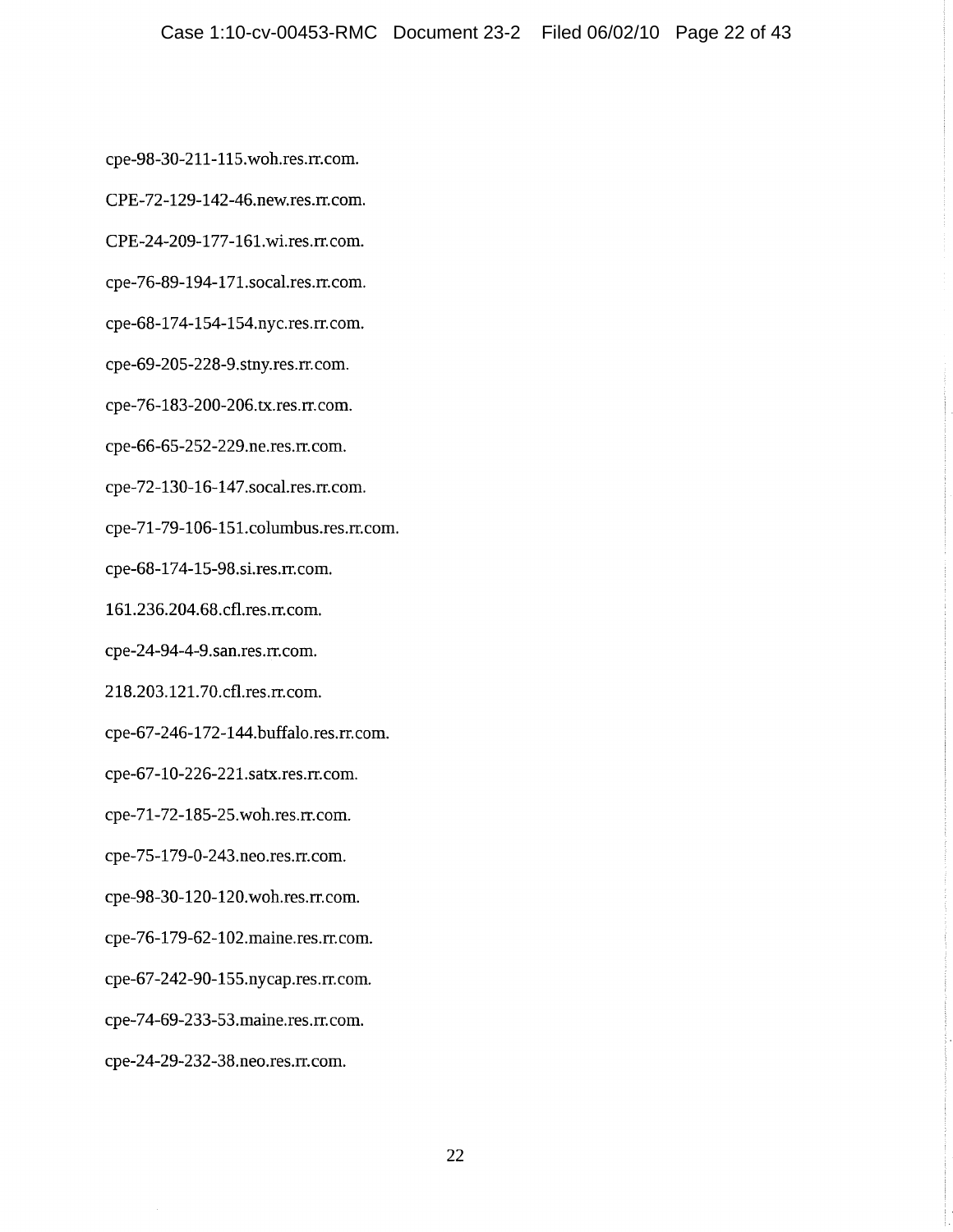cpe-075-181-093-235.carolina.res.rr.com.

cpe-66-74-45-68.dc.res.rr.com.

cpe-75-184-121-17.indy.res.rr.com.

cpe-75-185-162-186.neo.res.rr.com.

cpe-76-174-6-16.socal.res.rr.com.

179.83.8.67.cfl.res.rr.com.

cpe-98-15-216-197.hvc.res.rr.com.

cpe-76-94-150-251.socal.res.rr.com.

cpe-24-93-114-121.columbus.res.rr.com.

CPE-65-27-74-191.new.res.rr.com.

cpe-24-95-44-114.columbus.res.rr.com.

CPE-65-27-62-172.wi.res.rr.com.

cpe-75-80-148-188.san.res.rr.com.

cpe-65-24-111-120.columbus.res.rr.com.

cpe-76-171-93-24.socal.res.rr.com.

cpe-075-176-047-157.carolina.res.rr.com.

cpe-76-170-67-251.socal.res.rr.com.

cpe-67-240-14-115.nycap.res.rr.com.

cpe-098-027-026-065.triad.res.rr.com.

cpe-76-171-79-203.socal.res.rr.com.

CPE-24-208-16-53.new.res.rr.com.

cpe-065-191-034-025.nc.res.rr.com.

cpe-72-130-129-130.san.res.rr.com.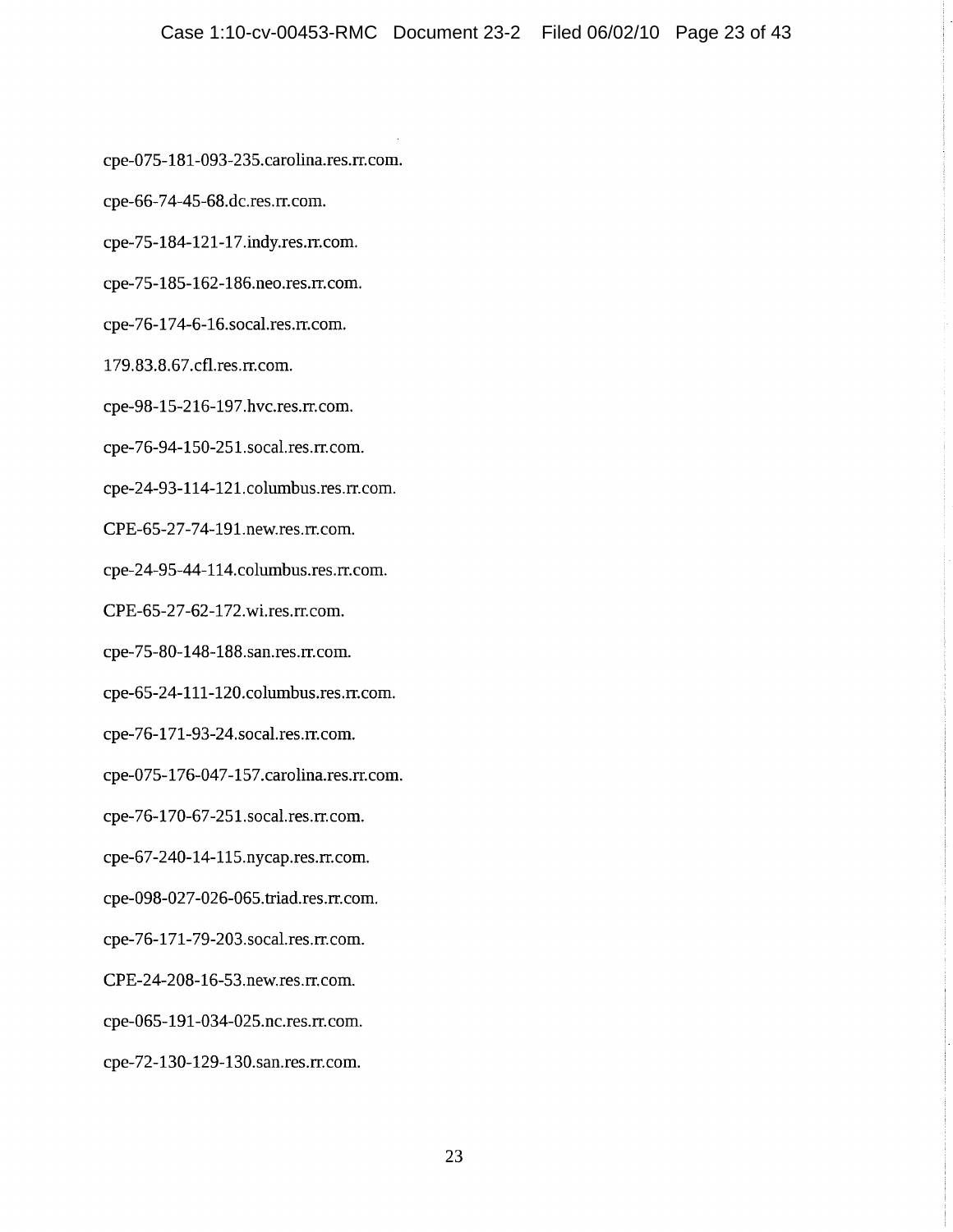cpe-65-29-87-190.indy.res.rr.com.

cpe-68-206-114-154.stx.res.rr.com.

cpe-69-23-112-46.kc.res.rr.com.

cpe-76-180-224-167.buffalo.res.rr.com.

cpe-24-29-235-21.neo.res.rr.com.

cpe-76-90-221-164.socal.res.rr.com.

cpe-69-206-147-53.hvc.res.rr.com.

cpe-24-29-231-85.neo.res.rr.com.

cpe-75-186-65-235.cinci.res.rr.com.

cpe-75-83-226-71.socal.res.rr.com.

cpe-67-243-188-47.nyc.res.rr.com.

cpe-67-242-156-247.buffalo.res.rr.com.

cpe-74-78-220-30.twcny.res.rr.com.

cpe-75-87-121-216.kc.res.rr.com.

cpe-71-74-151-105.neo.res.rr.com.

cpe-71-64-157-97.woh.res.rr.com.

193-161.106-97.tampabay.res.rr.com.

229-158.106-97.tampabay.res.rr.com.

cpe-98-27-245-222.neo.res.rr.com.

cpe-66-25-170-89.austin.res.rr.com.

cpe-76-95-145-24.socal.res.rr.com.

cpe-75-80-241-33.dc.res.rr.com.

cpe-076-182-058-042.nc.res.rr.com.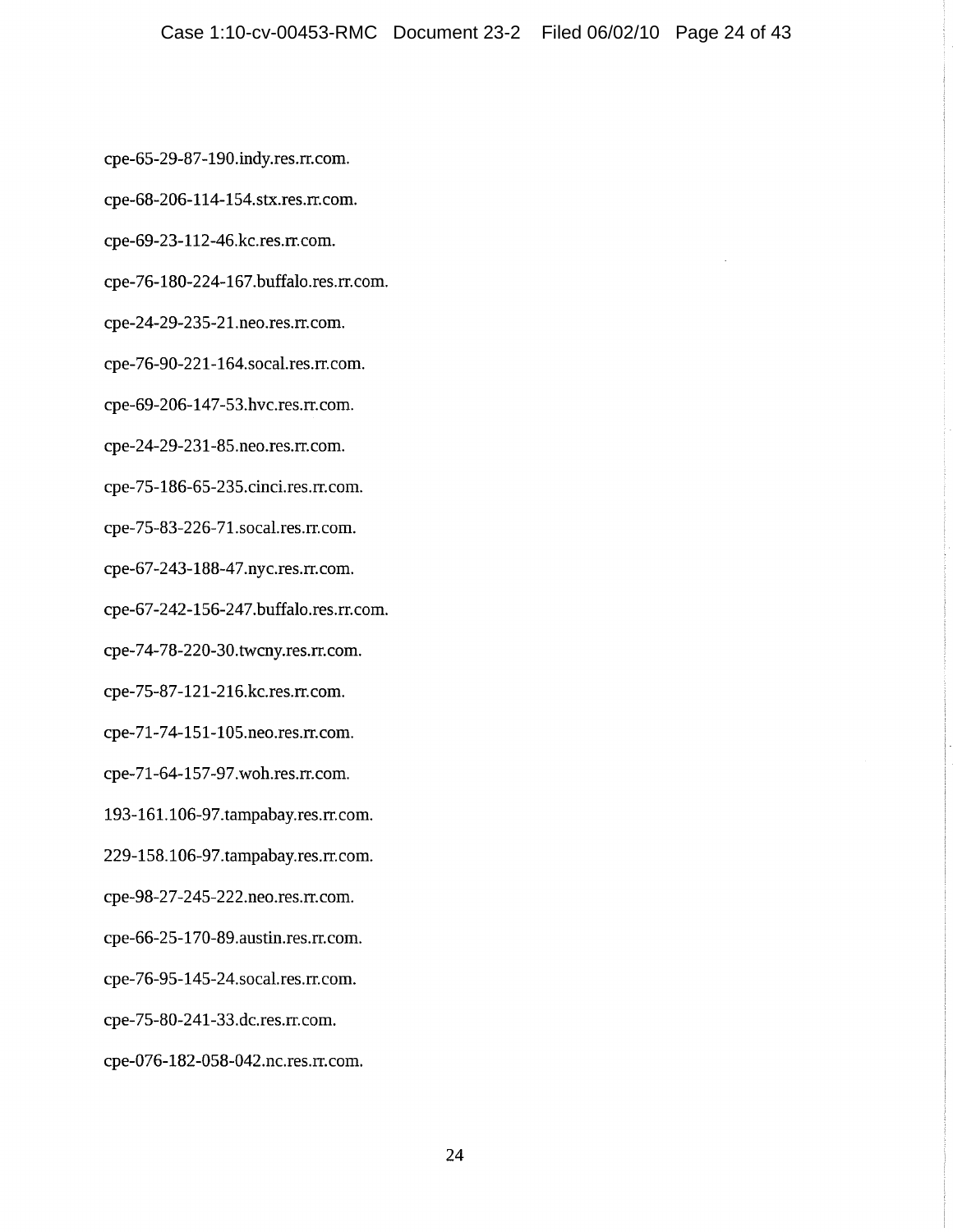130-179.200-68.tampabay.res.rr.com.

cpe-24-59-3-77.twcny.res.rr.com.

cpe-72-178-132-12.hot.res.rr.com.

cpe-75-185-219-114.woh.res.rr.com.

cpe-67-9-134-145.austin.res.rr.com.

cpe-66-108-199-73.nyc.res.rr.com.

cpe-74-71-74-27.twcny.res.rr.com.

cpe-76-91-174-36.socal.res.rr.com.

cpe-74-65-205-223.nyc.res.rr.com.

mta-67-48-23-38.new.res.rr.com.

cpe-76-169-9-33.socal.res.rr.com.

cpe-24-210-156-112.woh.res.rr.com.

cpe-65-185-114-233.woh.res.rr.com.

250.77.189.72.cfl.res.rr.com.

cpe-66-69-91-57.satx.res.rr.com.

cpe-071-076-211-192.triad.res.rr.com.

2416410hfc183.tampabay.res.rr.com.

116.186.121.70.cfl.res.rr.com.

cpe-70-122-254-248.tx.res.rr.com.

CPE-72-131-47-98.wi.res.rr.com.

203-252.200-68.tampabay.res.rr.com.

cpe-098-025-161-252.sc.res.rr.com.

cpe-76-189-158-240.neo.res.rr.com.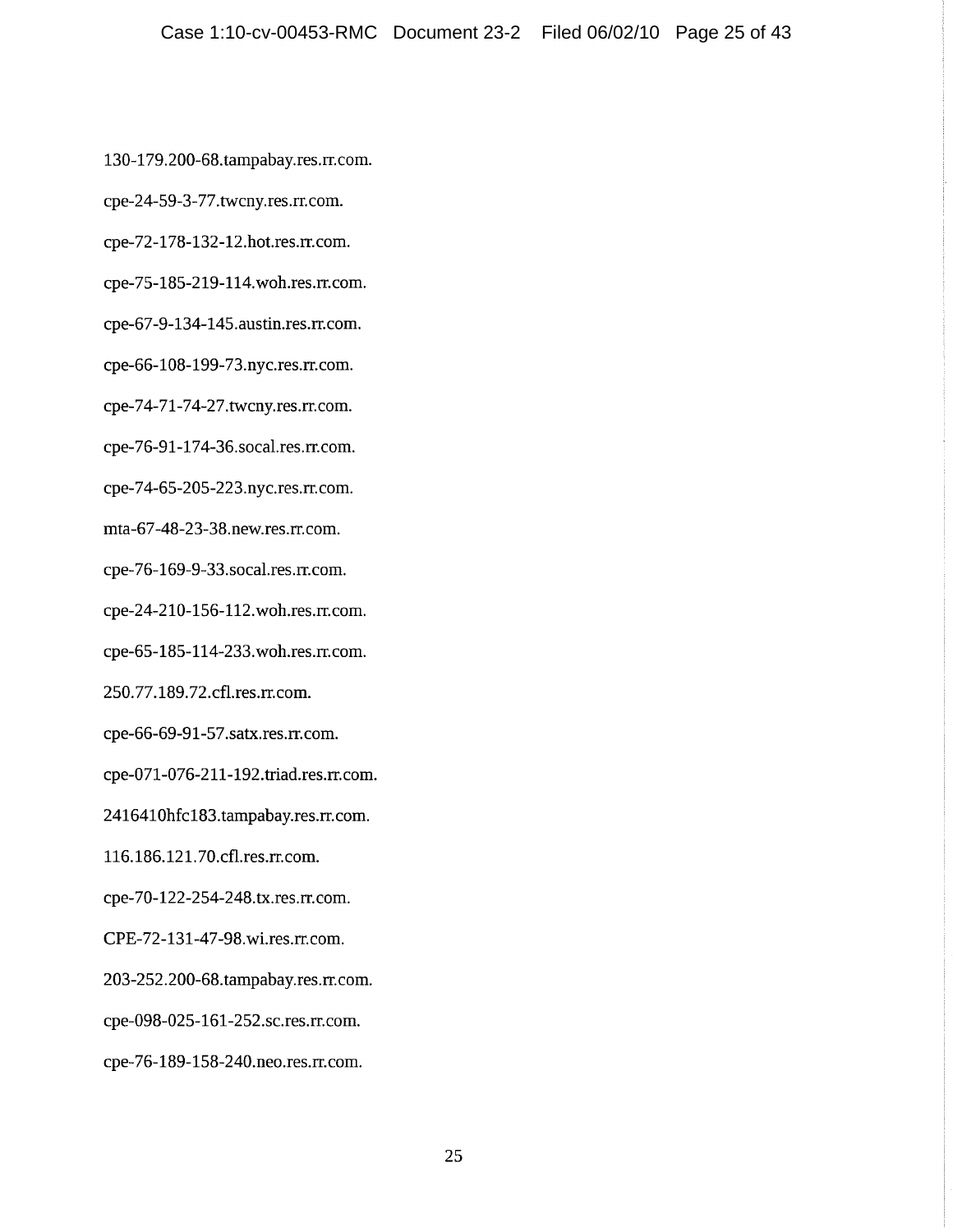cpe-76-172-220-251.socal.res.rr.com.

cpe-98-15-143-229.hvc.res.rr.com.

cpe-72-134-38-188.socal.res.rr.com.

cpe-69-135-211-117.woh.res.rr.com.

cpe-024-074-008-160.carolina.res.rr.com.

cpe-74-65-247-183.nyc.res.rr.com.

cpe-24-174-170-17.satx.res.rr.com.

cpe-76-85-128-248.neb.res.rr.com.

cpe-66-68-46-84.austin.res.rr.com.

cpe-98-14-124-201.nyc.res.rr.com.

cpe-75-186-13-72.cinci.res.rr.com.

cpe-68-175-69-73.nyc.res.rr.com.

cpe-76-88-43-193.san.res.rr.com.

cpe-24-166-210-27.woh.res.rr.com.

cpe-74-76-46-107.nycap.res.rr.com.

cpe-67-10-72-123.rgv.res.rr.com.

cpe-98-30-93-38.woh.res.rr.com.

cpe-069-134-211-128.nc.res.rr.com.

cpe-65-27-174-104.cinci.res.rr.com.

cpe-67-49-96-72.socal.res.rr.com.

cpe-071-071-111-084.triad.res.rr.com.

cpe-76-173-77-107.socal.res.rr.com.

cpe-098-025-127-218.sc.res.rr.com.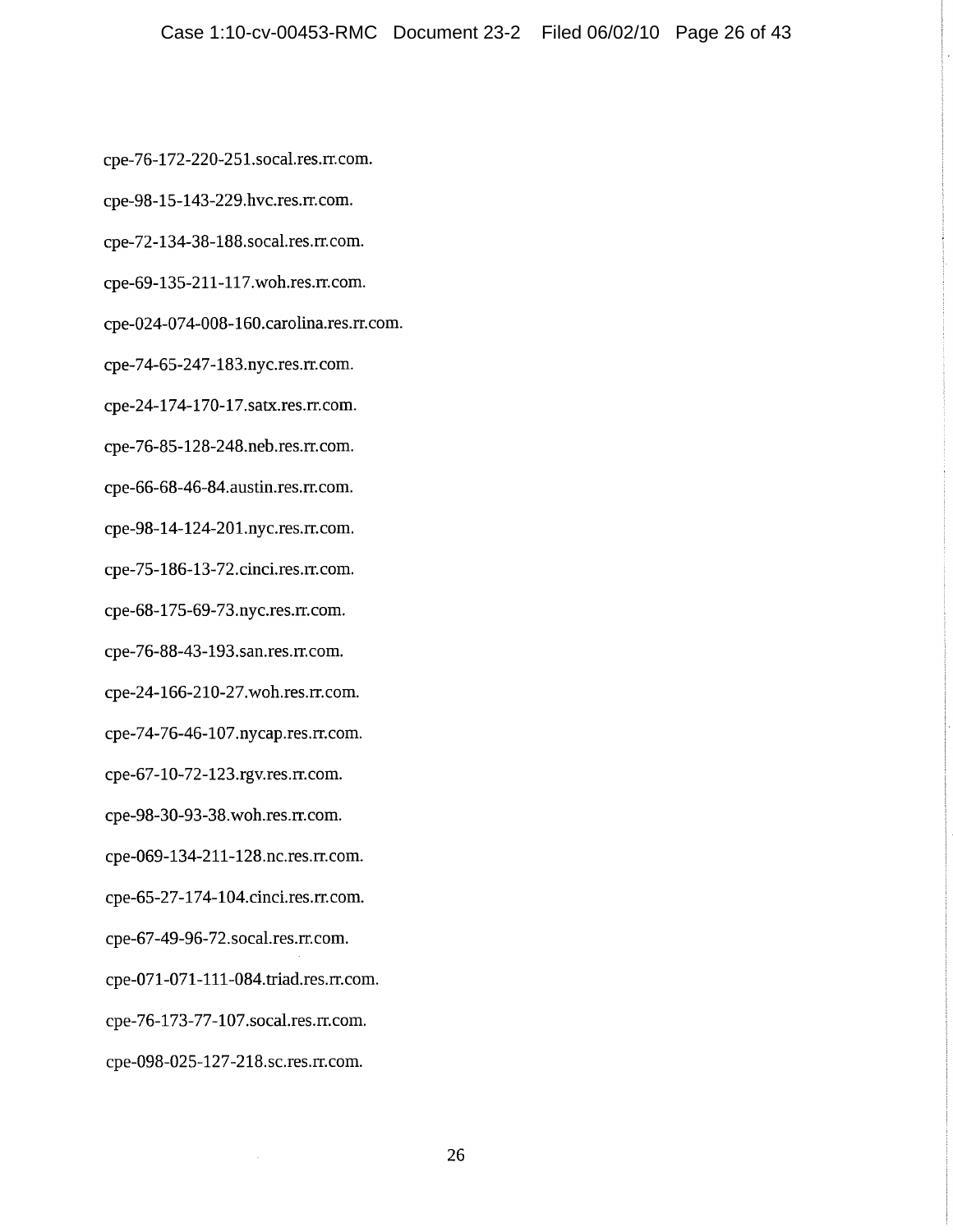cpe-74-72-200-236.nyc.res.rr.com.

mta-24-198-24-250.ddns.buffalo.rr.com.

cpe-70-125-198-176.rgv.res.rr.com.

cpe-075-183-062-099.triad.res.rr.com.

cpe-065-191-189-138.nc.res.rr.com.

CPE-65-31-141-104.wi.res.rr.com.

rrcs-24-73-85-150.se.biz.rr.com.

rrcs-96-11-199-173.central.biz.rr.com.

rrcs-24-103-22-91.nyc.biz.rr.com.

rrcs-67-78-24-206.se.biz.rr.com.

rrcs-24-136-121-215.nyc.biz.rr.com.

rrcs-24-39-5-18.nys.biz.rr.com.

rrcs-67-78-1-190.se.biz.rr.com.

rrcs-71-40-55-198.sw.biz.rr.com.

rrcs-71-42-232-142.sw.biz.rr.com.

rrcs-74-87-224-179.west.biz.rr.com.

rrcs-70-60-54-226.central.biz.rr.com.

rrcs-96-11-193-170.central.biz.rr.com.

rrcs-71-41-227-61.se.biz.rr.com.

rrcs-67-53-200-54.west.biz.rr.com.

cpe-67-248-201-7.nycap.res.rr.com.

cpe-74-70-200-81.nycap.res.rr.com.

cpe-68-174-0-251.si.res.rr.com.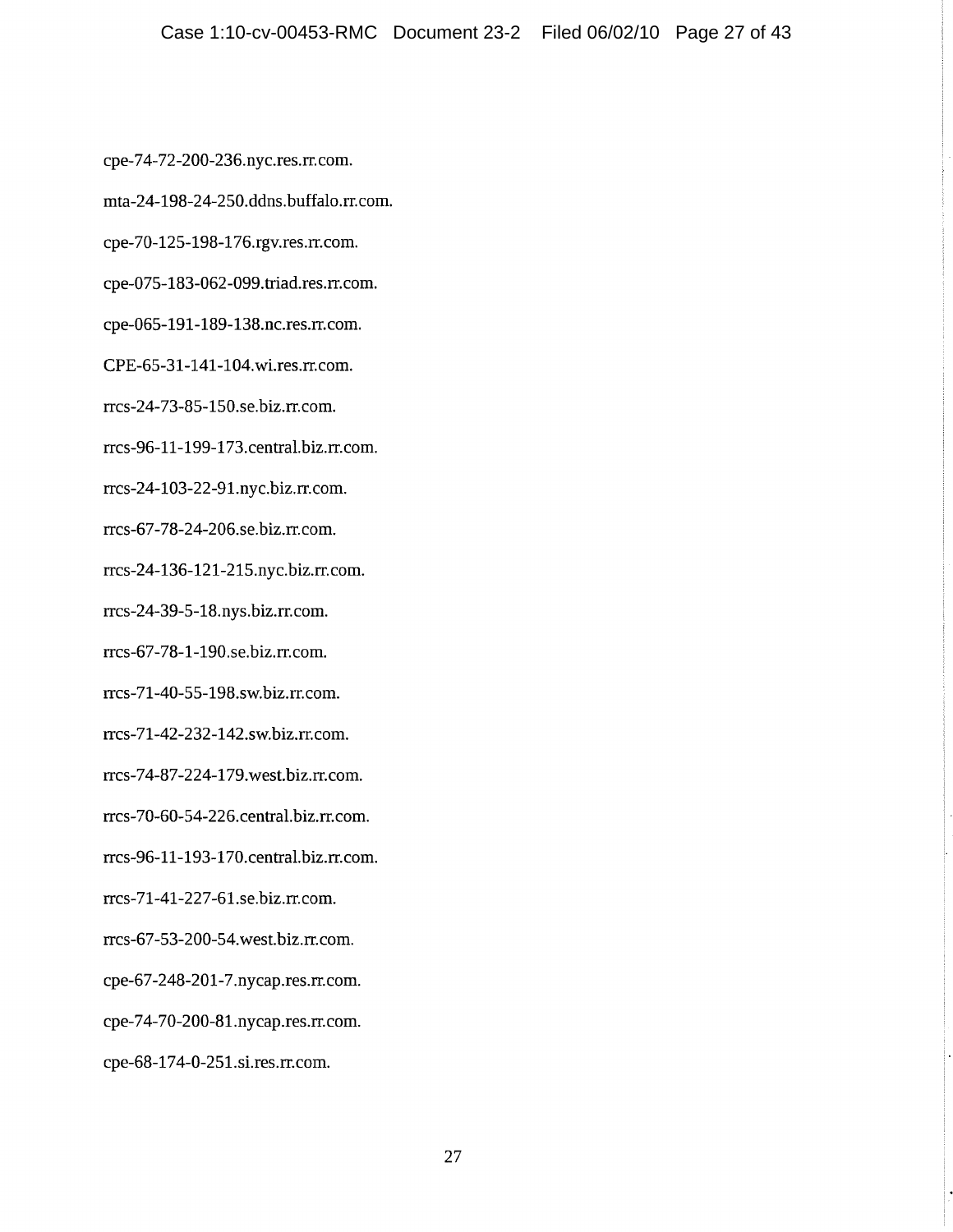207-104.202-68.tampabay.res.rr.com.

209-107.202-68.tampabay.res.rr.com.

cpe-066-056-249-091.ec.res.rr.com.

131.232.100.97.cfl.res.rr.com.

cpe-71-72-173-146.woh.res.rr.com.

cpe-74-77-162-220.buffalo.res.rr.com.

cpe-24-170-93-232.stx.res.rr.com.

3.100.100.97.cfl.res.rr.com.

cpe-075-190-249-248.nc.res.rr.com.

CPE-65-30-214-147.wi.res.rr.com.

cpe-69-133-55-98.cinci.res.rr.com.

122.213.27.24.cfl.res.rr.com.

cpe-024-074-124-170.carolina.res.rr.com.

CPE-76-85-180-161.neb.res.rr.com.

cpe-98-149-19-20.socal.res.rr.com.

CPE-70-94-39-121.kc.res.rr.com.

rrcs-74-218-197-14.central.biz.rr.com.

cpe-72-226-15-6.nycap.res.rr.com.

cpe-70-95-59-147.hawaii.res.rr.com.

cpe-024-074-052-255.carolina.res.rr.com.

cpe-24-24-131-159.socal.res.rr.com.

CPE-75-87-216-245.new.res.rr.com.

cpe-66-68-222-184.rgv.res.rr.com.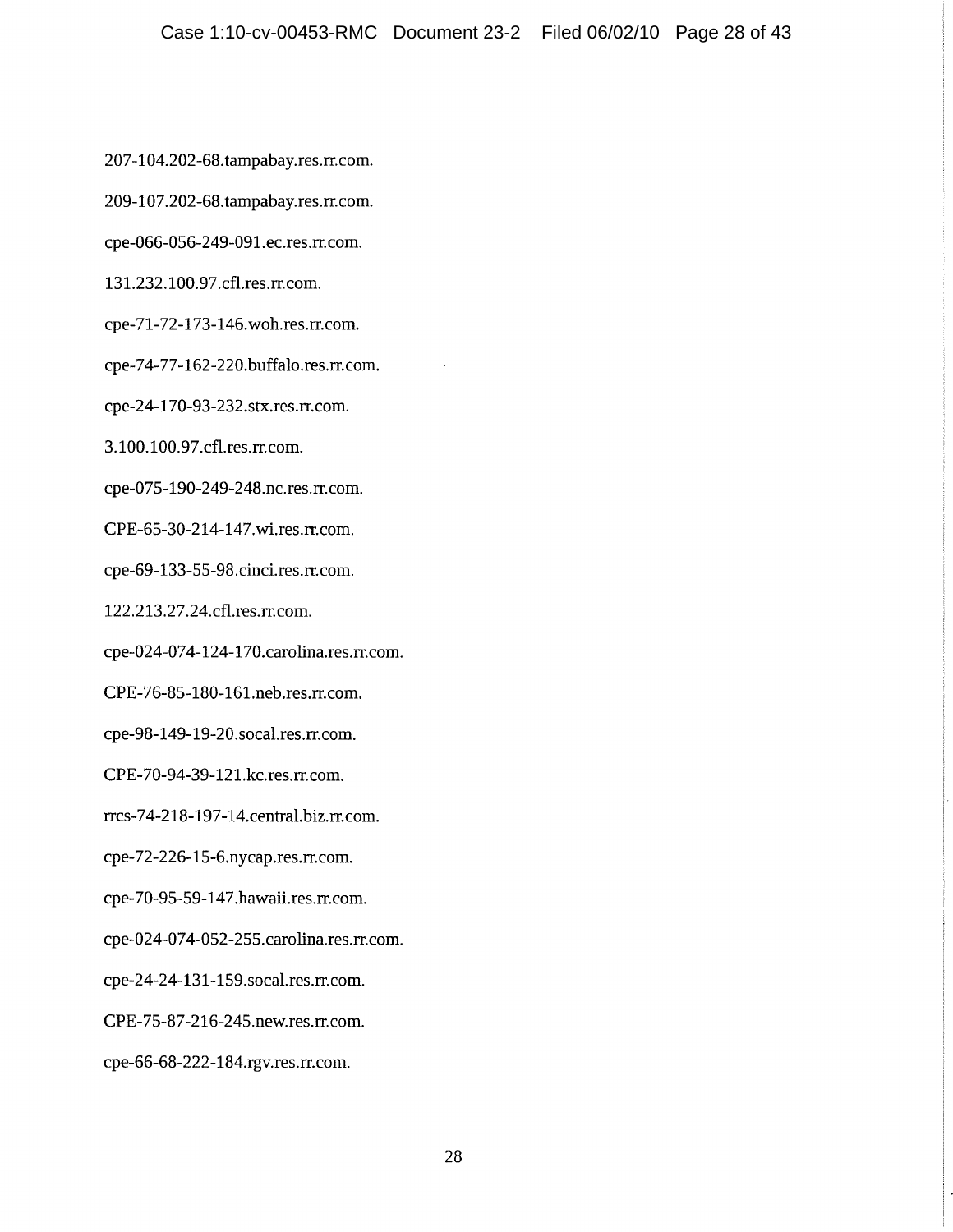28-91.34-65.tampabay.res.rr.com.

rrcs-24-123-194-181.central.biz.rr.com.

cpe-98-148-243-160.socal.res.rr.com.

cpe-76-167-48-89.socal.res.rr.com.

cpe-72-184-73-193.tampabay.res.rr.com.

cpe-24-160-217-176.neo.res.rr.com.

cpe-68-173-142-189.nyc.res.rr.com.

cpe-98-148-38-213.socal.res.rr.com.

cpe-76-188-65-52.neo.res.rr.com.

cpe-68-206-30-57.gt.res.rr.com.

cpe-98-148-205-80.socal.res.rr.com.

2.196.204.68.cfl.res.rr.com.

cpe-74-75-255-132.maine.res.rr.com.

cpe-70-95-180-122.hawaii.res.rr.com.

85.30.118.70.cfl.res.rr.com.

dt0d0n6b.tampabay.res.rr.com.

cpe-76-168-166-114.socal.res.rr.com.

cpe-071-071-240-038.carolina.res.rr.com.

cpe-76-83-244-228.dc.rr.com.

36.76.188.72.cfl.res.rr.com.

2416421hfc78.tampabay.res.rr.com.

CPE-67-48-227-244.new.res.rr.com.

cpe-74-70-76-196.nycap.res.rr.com.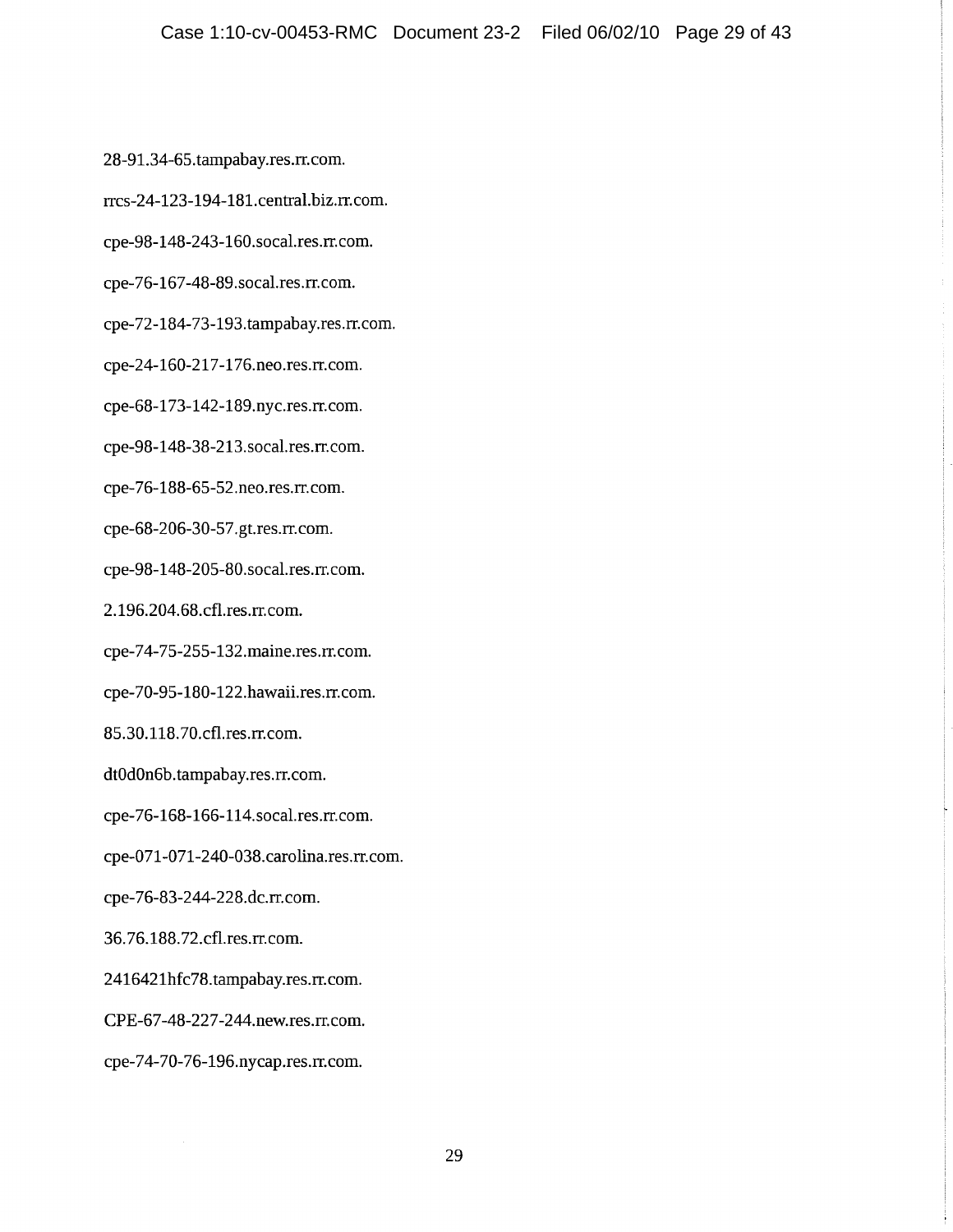255-120.186-72.tampabay.res.rr.com.

155.225.202.68.cfl.res.rr.com.

cpe-204-210-120-126.hawaii.res.rr.com.

cpe-67-248-89-30.nycap.res.rr.com.

cpe-67-249-160-250.twcny.res.rr.com.

rrcs-24-39-251-178.nys.biz.rr.com.

cpe-67-10-185-197.satx.res.rr.com.

cpe-76-167-216-234.socal.res.rr.com.

cpe-76-171-57-228.socal.res.rr.com.

26.165.121.70.cfl.res.rr.com.

cpe-75-184-104-161.mi.res.rr.com.

cpe-98-30-71-30.woh.res.rr.com.

cpe-174-106-102-014.nc.res.rr.com.

cpe-24-243-53-99.satx.res.rr.com.

cpe-66-8-177-172.hawaii.res.rr.com.

cpe-74-72-66-83.nyc.res.rr.com.

cpe-24-161-149-247.hawaii.res.rr.com.

cpe-98-30-61-54.woh.res.rr.com.

cpe-65-185-23-32.cinci.res.rr.com.

cpe-075-176-098-087.carolina.res.rr.com.

cpe-72-224-245-36.maine.res.rr.com.

cpe-24-90-176-128.nyc.res.rr.com.

cpe-69-206-168-173.hvc.res.rr.com.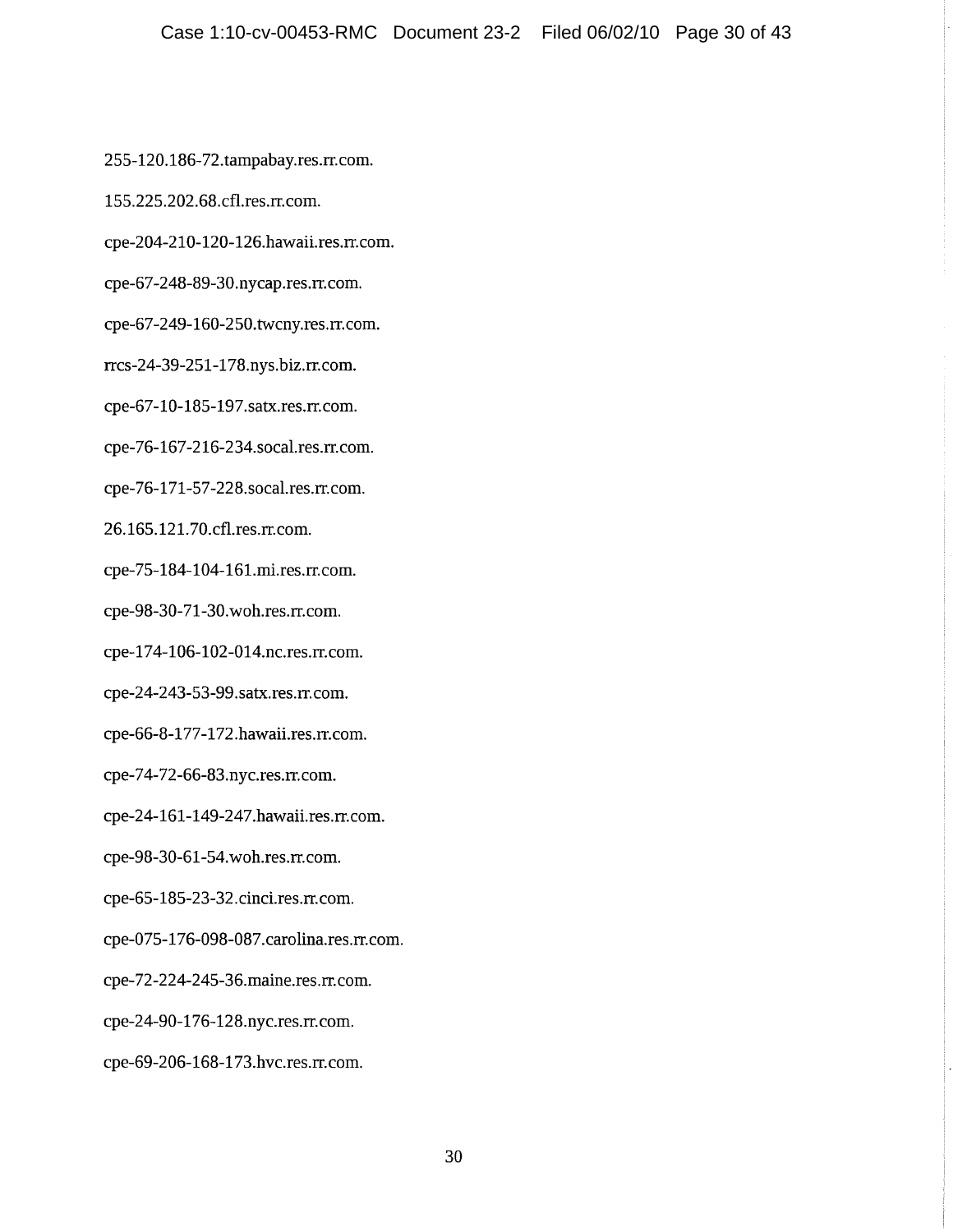cpe-65-185-139-37.indy.res.rr.com.

cpe-72-227-188-70.nyc.res.rr.com.

cpe-75-83-182-142.socal.res.rr.com.

203.229.33.65.cfl.res.rr.com.

cpe-75-82-200-111.socal.res.rr.com.

10.228.188.72.cfl.res.rr.com.

cpe-69-205-157-64.stny.res.rr.com.

cpe-24-29-11-134.cinci.res.rr.com.

232-216.126-70.tampabay.res.rr.com.

cpe-76-176-103-172.san.res.rr.com.

cpe-065-191-029-040.nc.res.rr.com.

57-240.187-72.tampabay.res.rr.com.

207-36.35-65.tampabay.res.rr.com.

cpe-69-203-215-40.nyc.res.rr.com.

cpe-67-246-211-98.maine.res.rr.com.

cpe-174-097-240-224.nc.res.rr.com.

cpe-65-25-92-81.neo.res.rr.com.

cpe-76-181-251-207.columbus.res.rr.com.

250.223.102.97.cfl.res.rr.com.

cpe-24-242-120-192.gt.res.rr.com.

cpe-24-24-240-163.socal.res.rr.com.

cpe-174-100-9-185.neo.res.rr.com.

cpe-071-071-046-133.triad.res.rr.com.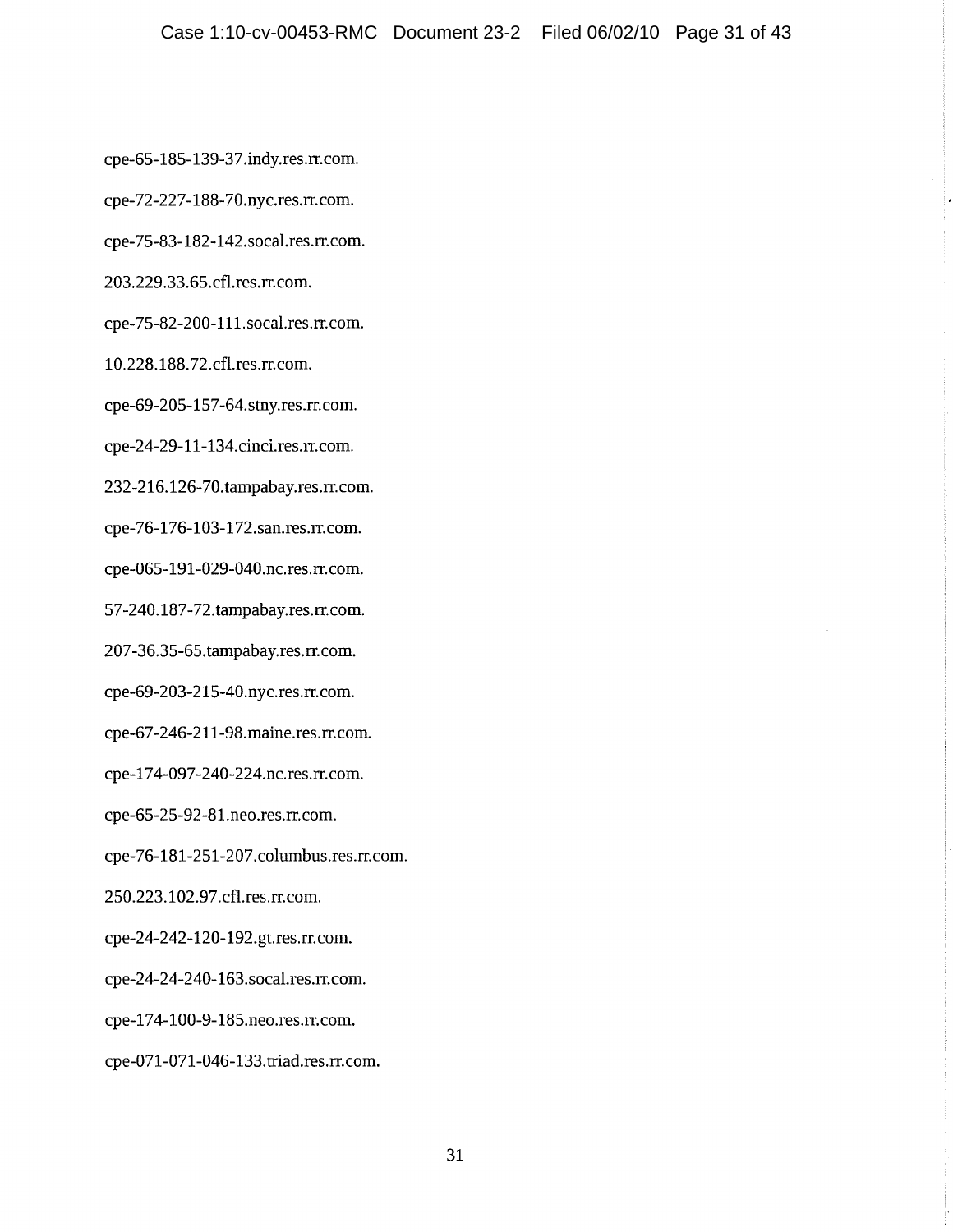cpe-66-61-10-210.neo.res.rr.com.

cpe-70-112-72-85.austin.res.rr.com.

cpe-72-190-42-193.tx.res.rr.com.

235.107.204.68.cfl.res.rr.com.

cpe-98-27-143-82.neo.res.rr.com.

cpe-174-096-060-072.carolina.res.rr.com.

69-9.202-68.tampabay.res.rr.com.

cpe-67-248-52-169.nycap.res.rr.com.

cpe-68-206-246-243.satx.res.rr.com.

CPE-67-48-230-220.new.res.rr.com.

cpe-174-100-104-34.neo.res.rr.com.

cpe-071-077-075-105.nc.res.rr.com.

cpe-68-174-0-98.si.res.rr.com.

cpe-65-185-23-233.cinci.res.rr.com.

cpe-71-79-39-66.cinci.res.rr.com.

cpe-065-191-208-211.nc.res.rr.com.

cpe-66-91-218-105.hawaii.res.rr.com.

cpe-67-241-247-145.stny.res.rr.com.

CPE-75-86-215-238.wi.res.m.com.

cpe-75-80-34-129.socal.res.rr.com.

cpe-97-104-58-168.cfl.res.rr.com.

18.213.188.72.cfl.res.rr.com.

cpe-76-87-47-162.socal.res.rr.com.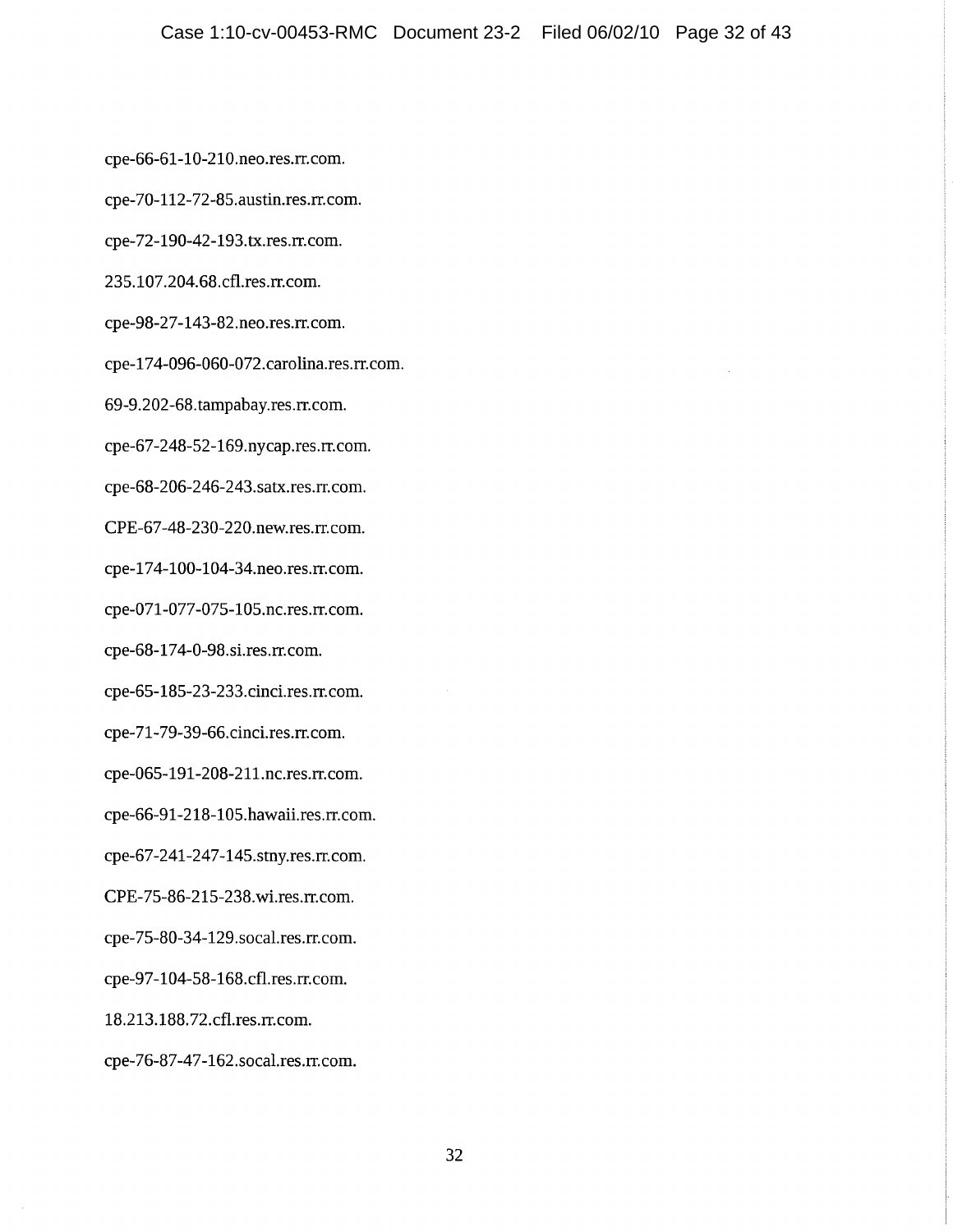cpe-72-181-161-225.tx.res.rr.com.

cpe-98-149-21-155.socal.res.rr.com.

157.226.205.68.cfl.res.rr.com.

cpe-69-204-76-112.buffalo.res.rr.com.

cpe-76-178-194-129.maine.res.rr.com.

cpe-70-95-84-34.hawaii.res.rr.com.

172-146.127-70.tampabay.res.rr.com.

cpe-76-185-19-163.tx.res.rr.com.

cpe-72-224-128-196.maine.res.rr.com.

cpe-98-154-56-24.socal.res.rr.com.

rrcs-24-39-142-218.nyc.biz.rr.com.

79-29.126-70.tampabay.res.rr.com.

cpe-76-172-125-119.socal.res.rr.com.

cpe-174-103-233-25.new.res.rr.com.

cpe-76-172-173-182.socal.res.rr.com.

cpe-075-176-053-198.carolina.res.rr.com.

cpe-24-59-170-57.twcny.res.rr.com.

cpe-66-74-135-150.socal.res.rr.com.

cpe-74-69-77-54.rochester.res.rr.com.

cpe-24-208-66-224.new.res.rr.com.

cpe-76-83-206-248.dc.rr.com.

cpe-66-8-158-174.hawaii.res.rr.com.

cpe-66-74-74-97.socal.res.rr.com.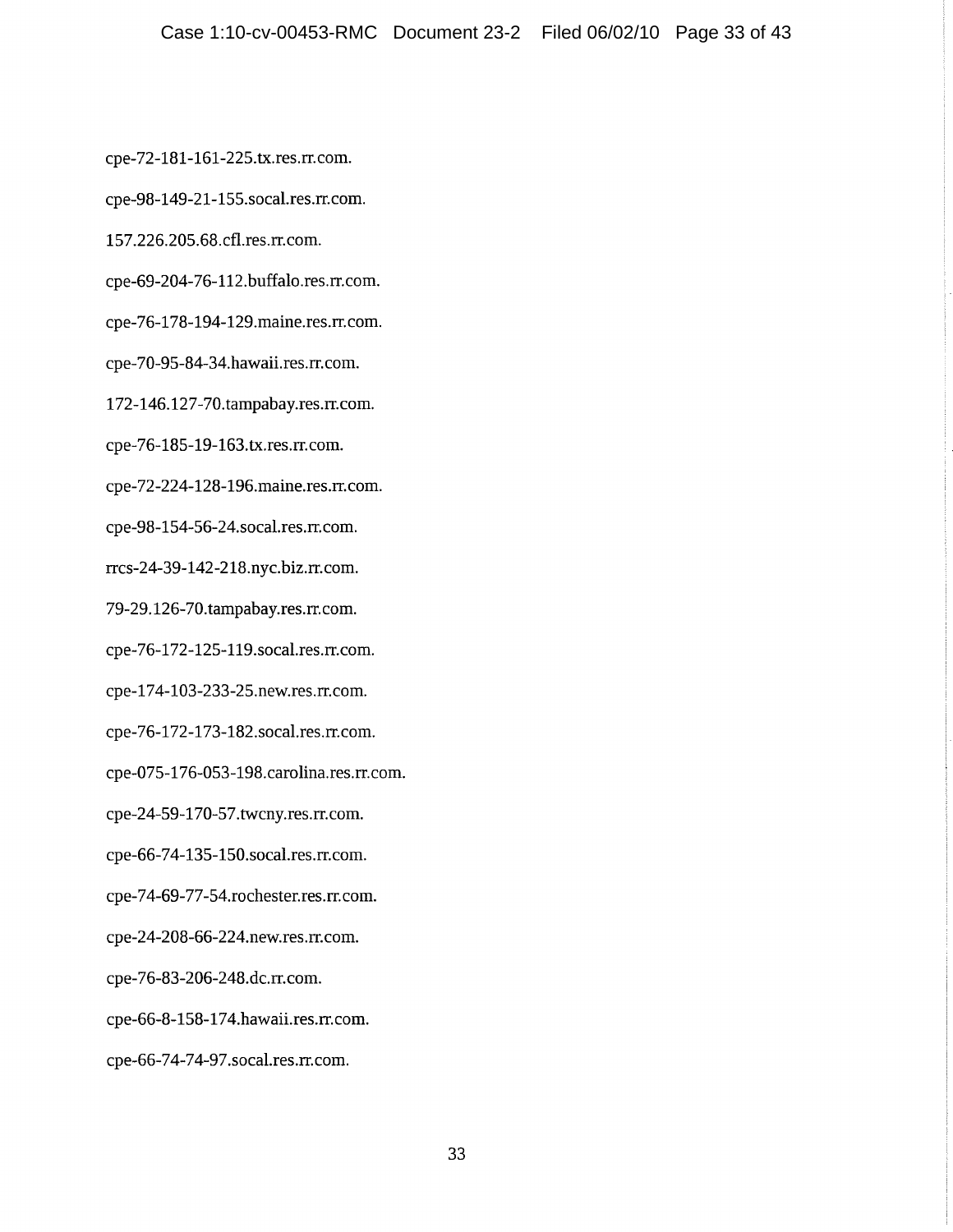rrcs-24-213-189-114.nys.biz.rr.com.

cpe-24-208-205-149.indy.res.rr.com.

cpe-066-057-229-201.nc.res.rr.com.

cpe-24-166-88-109.neo.res.rr.com.

219-118.200-68.tampabay.res.rr.com.

cpe-098-024-223-146.nc.res.rr.com.

cpe-98-145-92-133.natnow.res.rr.com.

cpe-76-173-236-112.socal.res.rr.com.

cpe-24-174-183-80.satx.res.rr.com.

cpe-98-149-3-75.socal.res.rr.com.

cpe-98-28-14-220.columbus.res.rr.com.

CPE-70-92-236-158.wi.res.rr.com.

cpe-75-83-38-221.socal.res.rr.com.

cpe-98-149-184-254.socal.res.rr.com.

cpe-69-207-120-53.rochester.res.rr.com.

cpe-24-175-183-247.stx.res.rr.com.

cpe-24-175-222-154.rgv.res.rr.com.

cpe-066-026-112-245.sc.res.rr.com.

cpe-76-168-227-175.socal.res.rr.com.

cpe-72-184-153-101.tampabay.res.rr.com.

CPE-65-30-142-228.wi.res.rr.com.

cpe-174-102-79-99.woh.res.rr.com.

253.131.121.70.cfl.res.rr.com.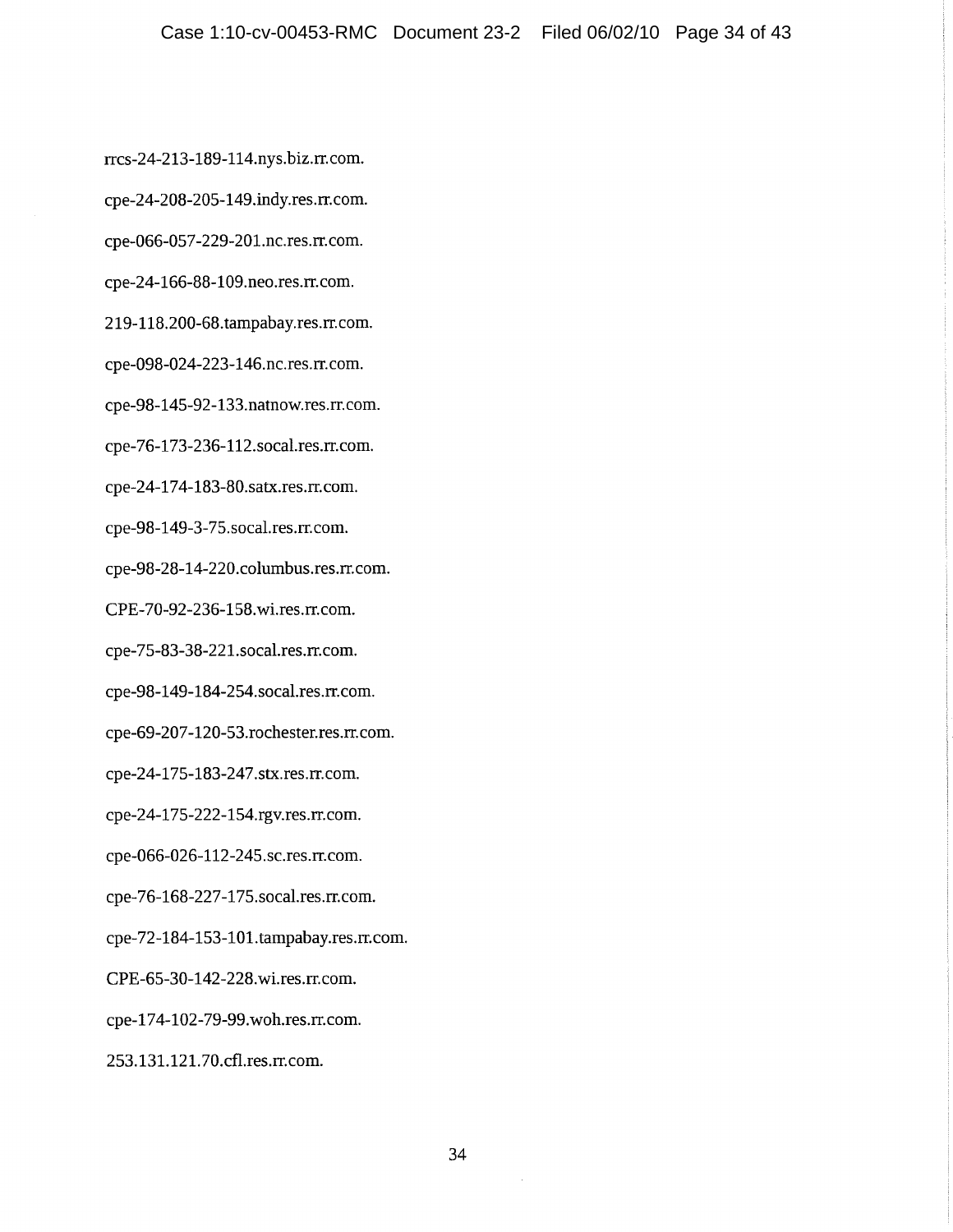cpe-173-170-144-80.tampabay.res.rr.com.

cpe-74-65-67-92.stny.res.rr.com.

cpe-76-173-187-29.socal.res.rr.com.

cpe-24-28-188-237.elp.res.rr.com.

cpe-98-30-216-91.woh.res.rr.com.

cpe-69-203-143-160.si.res.rr.com.

cpe-24-160-138-222.satx.res.rr.com.

cpe-97-106-255-31.stx.res.rr.com.

cpe-75-80-81-25.bak.res.rr.com.

cpe-98-154-89-82.socal.res.rr.com.

206-122.202-68.tampabay.res.rr.com.

cpe-24-164-79-92.woh.res.rr.com.

cpe-65-26-32-50.kc.res.rr.com.

cpe-97-104-126-116.cfl.res.rr.com.

cpe-66-65-36-147.nyc.res.rr.com.

rrcs-71-42-254-51.sw.biz.rr.com.

77-119.187-72.tampabay.res.rr.com.

cpe-69-133-102-89.woh.res.rr.com.

cpe-74-71-126-22.twcny.res.rr.com.

cpe-98-149-18-246.socal.res.rr.com.

mta-98-145-225-129.new.res.rr.com.

cpe-69-133-84-7.mi.res.rr.com.

cpe-76-174-78-180.socal.res.rr.com.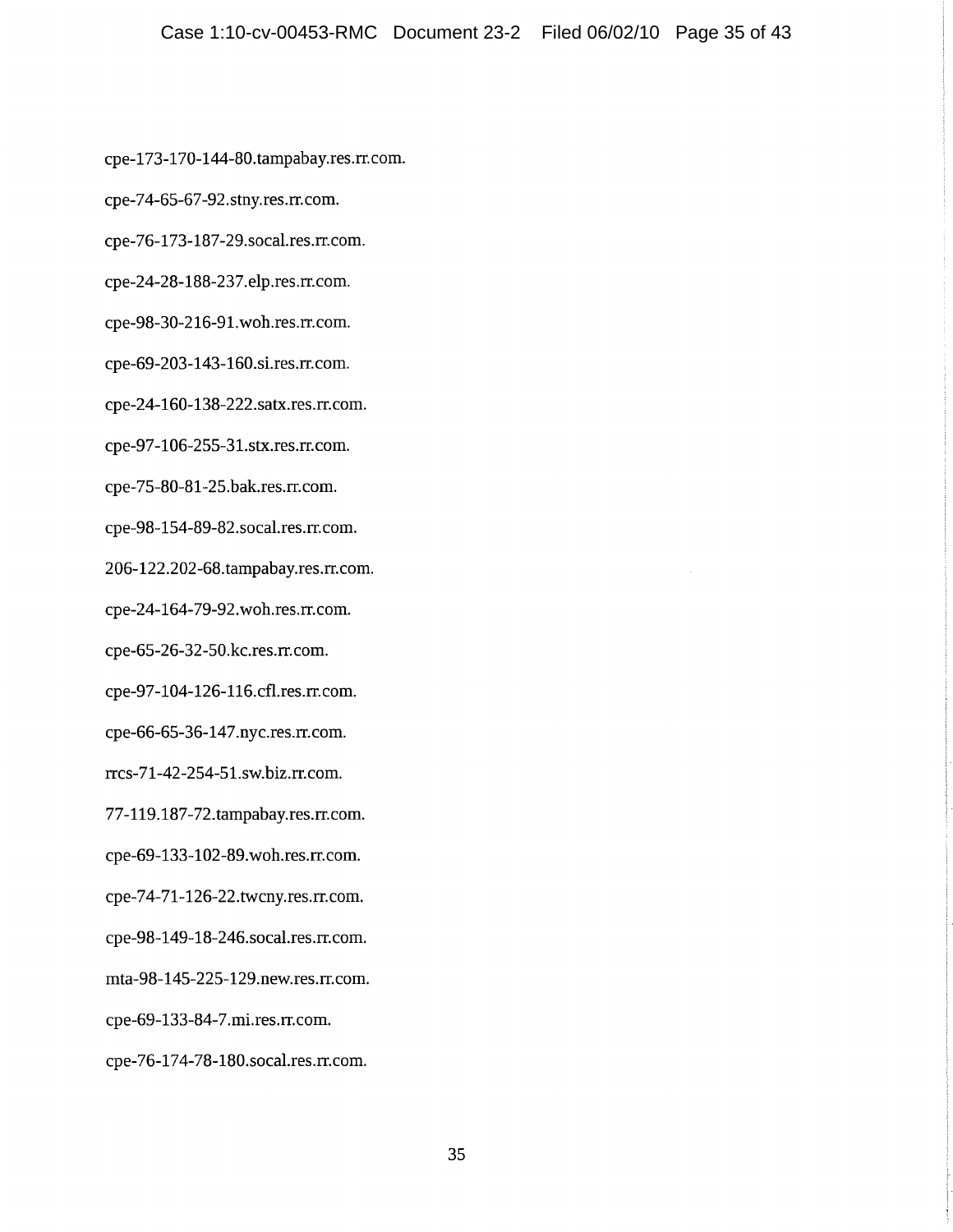rrcs-24-43-8-218.west.biz.rr.com.

161.59.103.97.cfl.res.rr.com.

177.154.188.72.cfl.res.rr.com.

cpe-76-88-159-215.hawaii.res.rr.com.

rrcs-24-199-198-141.midsouth.biz.rr.com.

CPE-69-76-192-4.kc.res.rr.com.

cpe-76-185-154-120.tx.res.rr.com.

cpe-065-190-021-191.nc.res.rr.com.

rrcs-70-60-62-162.central.biz.rr.com.

cpe-24-161-149-83.hawaii.res.rr.com.

cpe-71-74-238-216.neo.res.rr.com.

cpe-98-30-122-228.woh.res.rr.com.

cpe-70-117-252-254.rgv.res.rr.com.

cpe-66-27-181-94.dc.res.rr.com.

cpe-76-178-192-114.maine.res.rr.com.

cpe-97-106-248-196.stx.res.rr.com.

cpe-065-191-198-034.nc.res.rr.com.

cpe-74-79-72-151.twcny.res.rr.com.

cpe-173-171-93-23.tampabay.res.rr.com.

cpe-66-74-15-162.dc.res.rr.com.

cpe-72-130-237-137.hawaii.res.rr.com.

cpe-071-077-013-016.nc.res.rr.com.

cpe-72-177-150-223.satx.res.rr.com.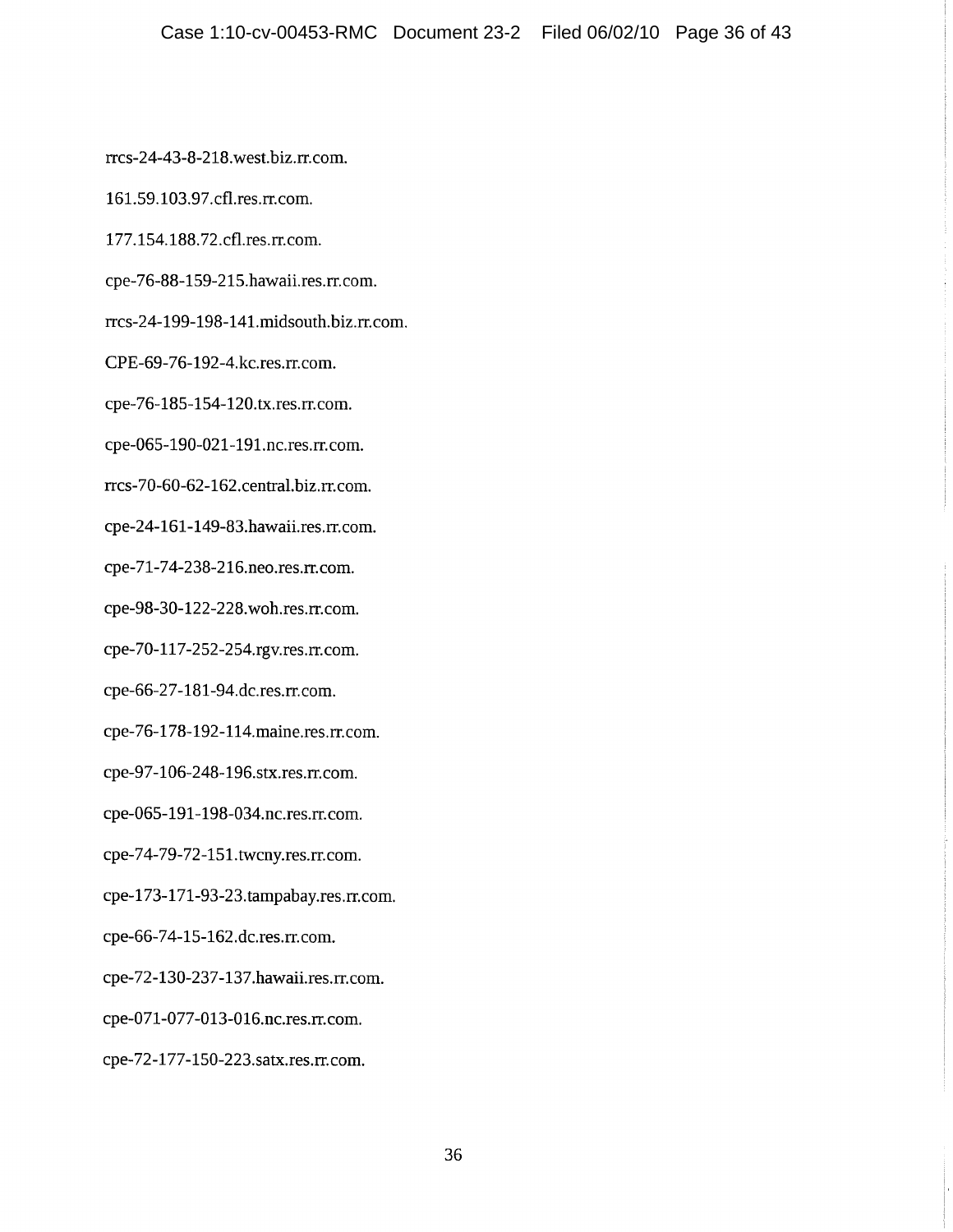cpe-66-91-109-205.hawaii.res.rr.com.

cpe-173-89-144-9.new.res.rr.com.

cpe-065-188-046-206.sc.res.rr.com.

cpe-204-210-138-100.hvc.res.rr.com.

cpe-76-89-73-147.san.res.rr.com.

cpe-76-185-63-13.tx.res.rr.com.

cpe-76-175-69-29.socal.res.rr.com.

cpe-98-148-158-119.socal.res.rr.com.

cpe-069-133-156-092.nc.res.rr.com.

cpe-24-93-212-249.neo.res.rr.com.

cpe-24-165-182-98.neo.res.rr.com.

cpe-024-074-077-127.carolina.res.rr.com.

cpe-24-161-126-110.hvc.res.rr.com.

cpe-76-186-163-104.tx.res.rr.com.

100-90.202-68.tampabay.res.rr.com.

207.102.102.97.cfl.res.rr.com.

cpe-72-129-73-65.socal.res.rr.com.

cpe-76-181-19-96.columbus.res.rr.com.

cpe-76-91-149-125.socal.res.rr.com.

cpe-70-123-199-151.satx.res.rr.com.

cpe-173-89-44-69.wi.res.rr.com.

cpe-24-242-106-51.gt.res.rr.com.

167.23.33.65.cfl.res.rr.com.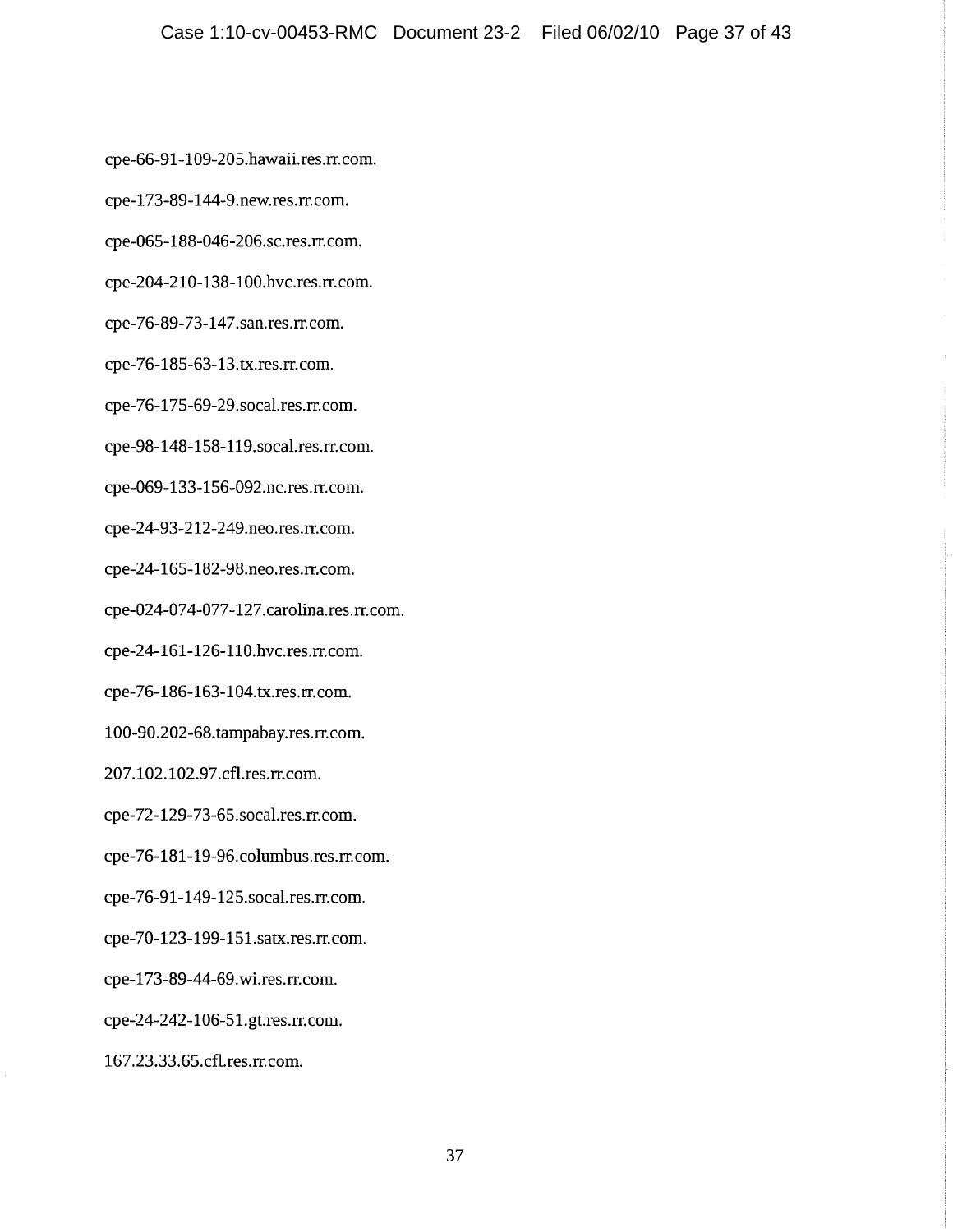cpe-65-25-206-18.new.res.rr.com.

208.25.205.68.cfl.res.rr.com.

cpe-098-024-210-255.nc.res.rr.com.

cpe-174-101-56-2.columbus.res.rr.com.

cpe-173-170-8-108.tampabay.res.rr.com.

138.224.100.97.cfl.res.rr.com.

165-248.187-72.tampabay.res.rr.com.

CPE-72-135-253-96.wi.res.rr.com.

cpe-67-248-227-182.nycap.res.rr.com.

CPE-65-31-229-53.new.res.rr.com.

cpe-065-190-200-099.nc.res.rr.com.

236-53.187-72.tampabay.res.rr.com.

cpe-76-91-68-80.socal.res.rr.com.

cpe-98-28-56-46.columbus.res.rr.com.

cpe-66-27-159-214.socal.res.rr.com.

cpe-066-056-237-071.ec.res.rr.com.

cpe-24-174-203-20.elp.res.rr.com.

cpe-173-88-168-184.neo.res.rr.com.

cpe-76-94-34-235.socal.res.rr.com.

cpe-24-175-222-204.rgv.res.rr.com.

165.39.33.65.cfl.res.rr.com.

cpe-24-208-200-33.indy.res.rr.com.

cpe-174-102-79-242.woh.res.rr.com.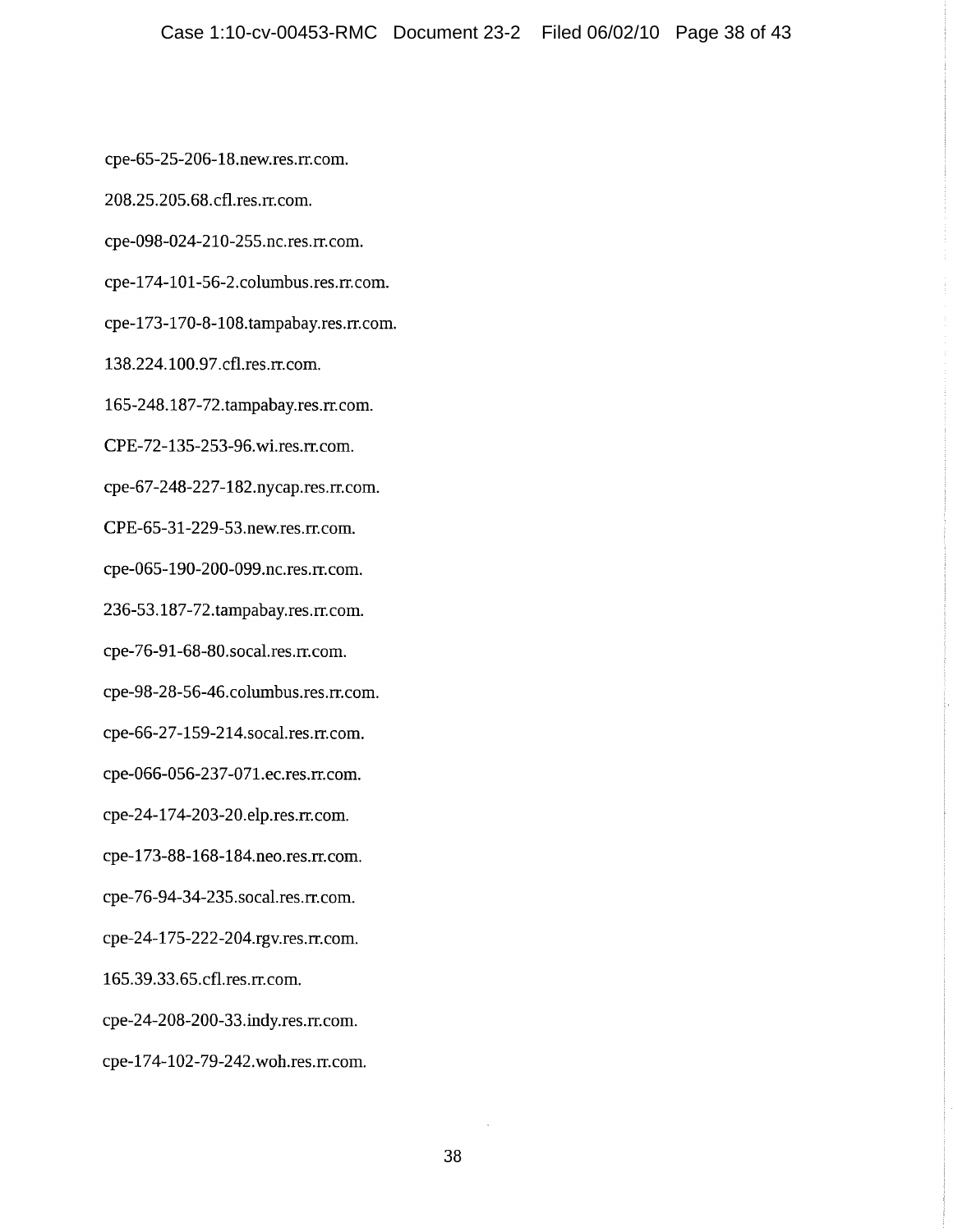cpe-76-179-167-21.maine.res.rr.com.

- cpe-66-8-220-209.hawaii.res.rr.com.
- cpe-67-247-183-174.rochester.res.rr.com.
- cpe-74-72-87-98.nyc.res.rr.com.
- cpe-173-172-230-196.rgv.res.rr.com.
- cpe-24-93-29-22.rochester.res.rr.com.
- cpe-72-135-19-171.kc.res.rr.com.
- cpe-173-171-24-21.tampabay.res.rr.com.
- cpe-76-190-236-252.neo.res.rr.com.
- cpe-24-31-177-28.columbus.res.rr.com.
- cpe-72-226-16-26.nycap.res.rr.com.
- cpe-24-243-171-103.hot.res.rr.com.
- cpe-069-134-141-236.nc.res.rr.com.
- cpe-66-27-178-53.dc.res.rr.com.
- cpe-24-59-73-213.twcny.res.rr.com.
- cpe-97-104-215-220.cfl.res.rr.com.
- cpe-74-78-217-42.twcny.res.rr.com.
- cpe-65-29-197-166.cinci.res.rr.com.
- cpe-174-100-221-233.neo.res.rr.com.
- cpe-173-170-221-130.tampabay.res.rr.com.
- cpe-66-68-219-36.rgv.res.rr.com.
- 113.22.205.68.cfl.res.rr.com.
- cpe-76-180-156-251.buffalo.res.rr.com.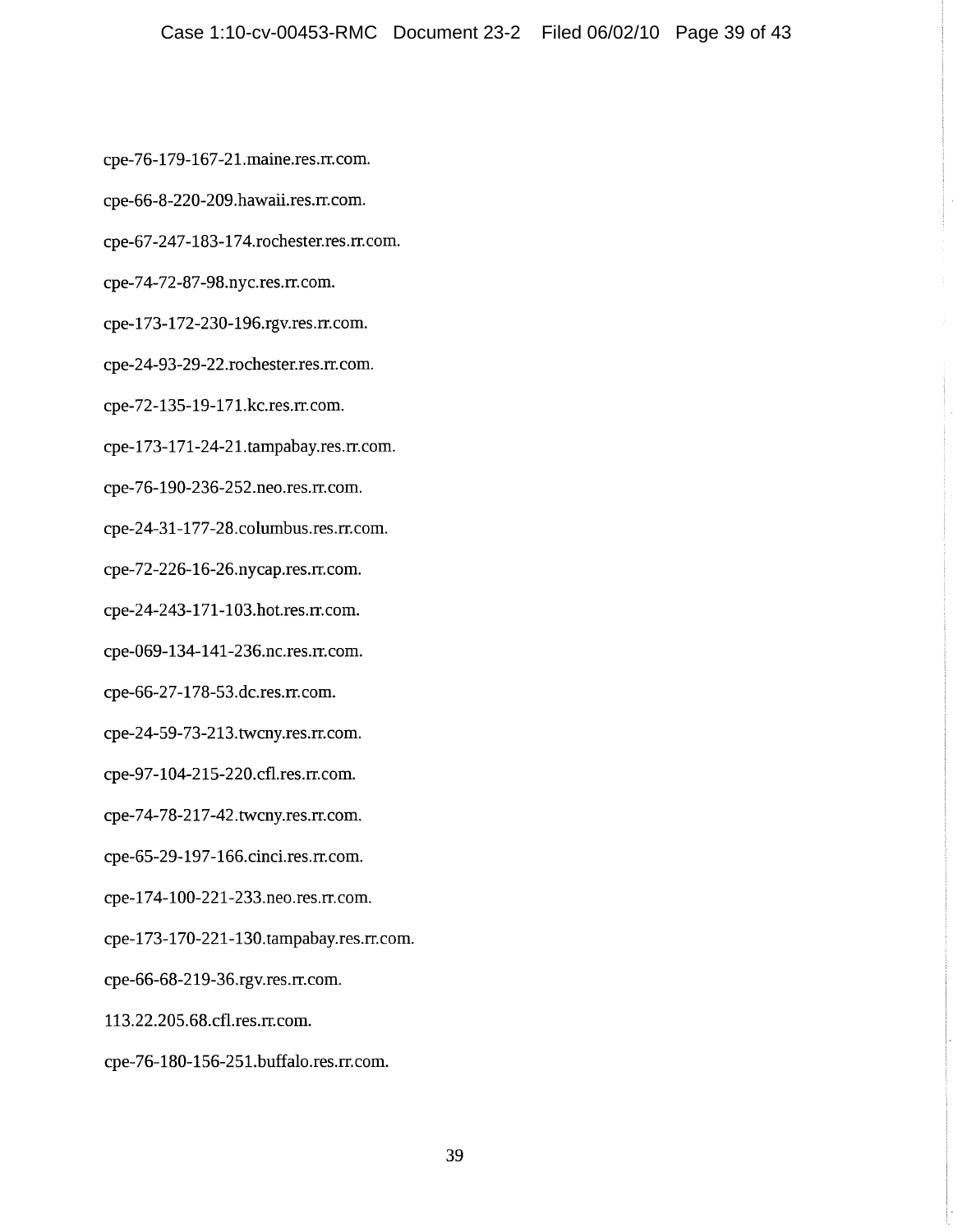cpe-075-178-070-126.ec.res.rr.com.

cpe-24-59-216-112.twcny.res.rr.com.

cpe-98-30-231-172.woh.res.rr.com.

cpe-76-185-157-205.tx.res.rr.com.

cpe-173-169-237-116.tampabay.res.rr.com.

CPE-65-28-108-143.kc.res.rr.com.

cpe-24-25-170-56.maine.res.rr.com.

cpe-24-33-140-11.woh.res.rr.com.

cpe-24-161-129-87.hawaii.res.rr.com.

cpe-24-58-190-181.twcny.res.rr.com.

cpe-66-74-62-203.dc.res.rr.com.

CPE-98-145-221-25.natsow.res.rr.com.

cpe-67-249-6-135.twcny.res.rr.com.

cpe-76-189-38-210.neo.res.rr.com.

cpe-72-129-78-83.socal.res.rr.com.

cpe-075-177-092-075.triad.res.rr.com.

cpe-065-184-163-239.ec.res.rr.com.

cpe-67-10-147-158.satx.res.rr.com.

cpe-024-211-115-235.sc.res.rr.com.

cpe-67-249-21-102.twcny.res.rr.com.

cpe-71-67-176-177.insight.res.rr.com.

cpe-75-85-225-66.bak.res.rr.com.

cpe-173-171-51-174.tampabay.res.rr.com.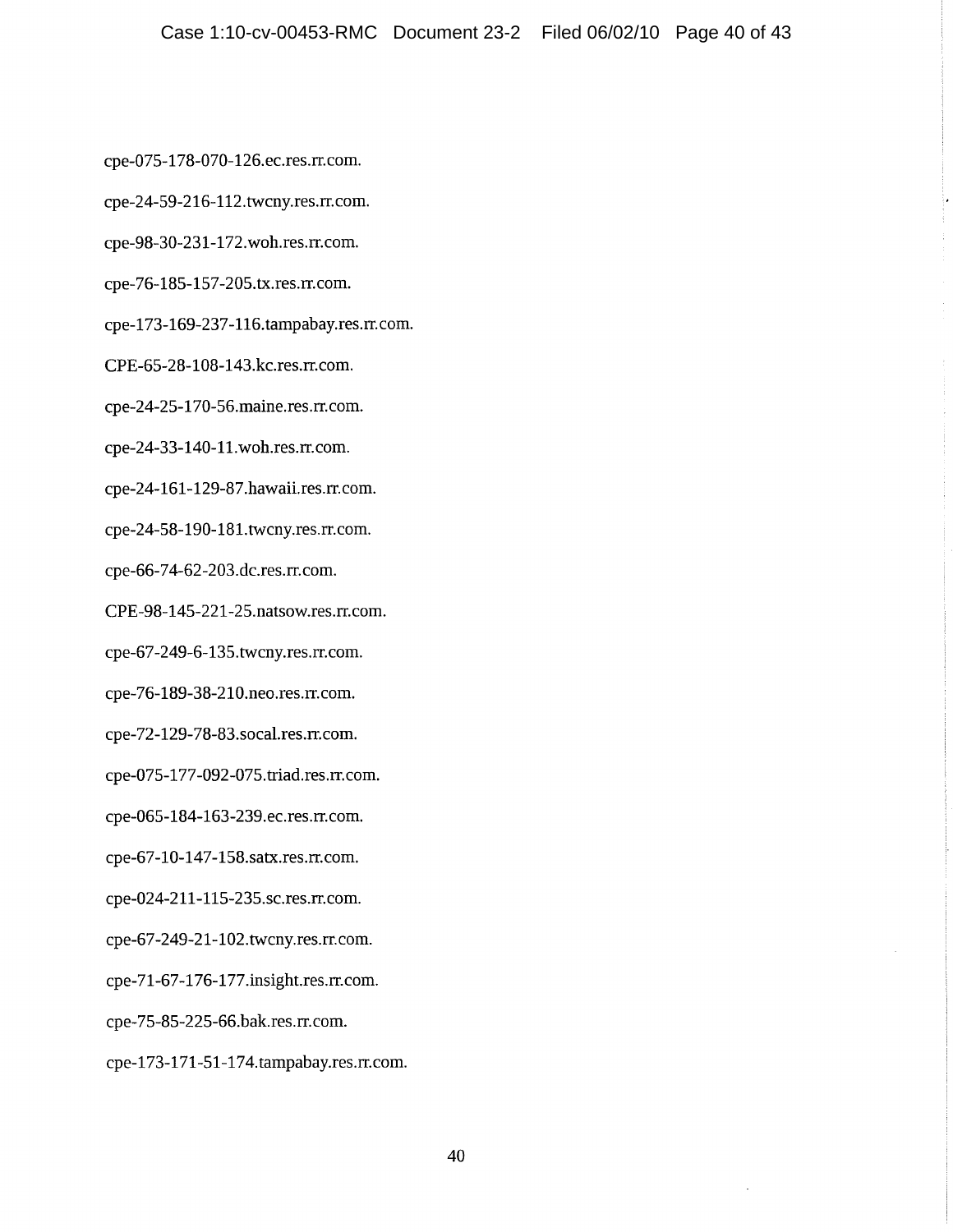cpe-98-31-17-202.woh.res.rr.com.

cpe-24-166-97-30.neo.res.rr.com.

cpe-66-108-150-129.nyc.res.rr.com.

cpe-075-191-161-178.carolina.res.rr.com.

cpe-72-130-121-99.socal.res.rr.com.

rrcs-24-43-31-173.west.biz.rr.com.

cpe-76-179-128-221.maine.res.rr.com.

cpe-72-177-144-33.satx.res.rr.com.

cpe-24-92-56-21.nycap.res.rr.com.

67-157.207-68.panhandle.res.rr.com.

CPE-67-48-245-28.new.res.rr.com.

cpe-67-246-139-106.stny.res.rr.com.

cpe-24-31-165-201.columbus.res.rr.com.

cpe-24-93-195-232.neo.res.rr.com.

cpe-071-070-076-078.sc.res.rr.com.

162.42.119.70.cfl.res.rr.com.

cpe-72-130-200-246.hawaii.res.rr.com.

cpe-76-181-232-31.columbus.res.rr.com.

cpe-24-58-46-18.twcny.res.rr.com.

cpe-098-024-052-134.carolina.res.rr.com.

cpe-173-169-181-5.tampabay.res.rr.com.

cpe-66-8-184-244.hawaii.res.rr.com.

cpe-72-231-5-88.nyc.res.rr.com.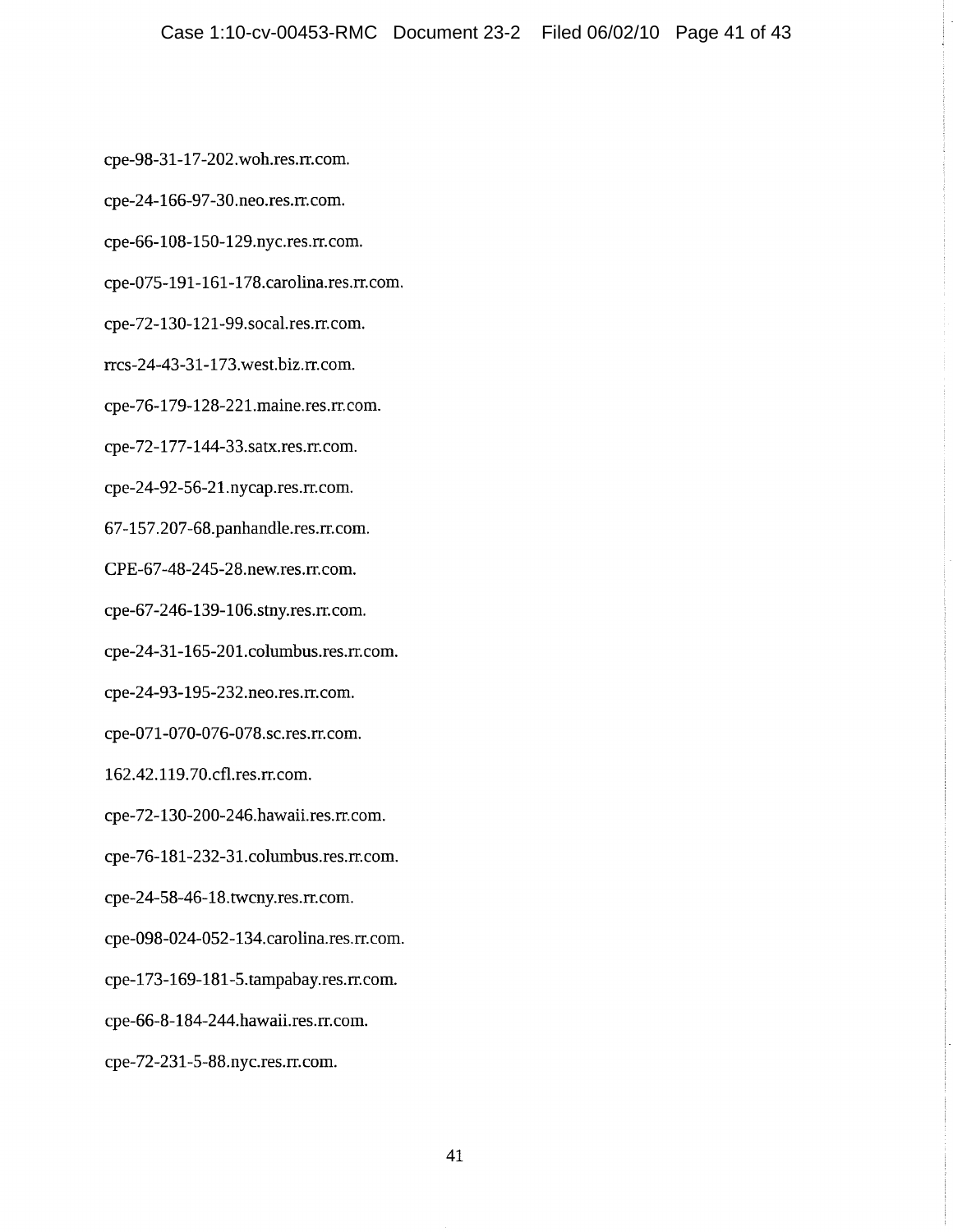cpe-65-29-202-150.cinci.res.rr.com.

rrcs-96-10-57-27.se.biz.rr.com.

139.237.188.72.cfl.res.rr.com.

cpe-98-27-245-217.neo.res.rr.com.

cpe-24-208-200-250.indy.res.rr.com.

cpe-98-151-15-233.socal.res.rr.com.

cpe-67-248-127-219.nycap.res.rr.com.

cpe-98-150-232-220.hawaii.res.rr.com.

cpe-173-093-237-135.sc.res.rr.com.

cpe-098-122-181-060.nc.res.rr.com.

cpe-98-150-155-79.hawaii.res.rr.com.

cpe-174-102-231-135.wi.res.rr.com.

cpe-173-168-165-160.tampabay.res.rr.com.

cpe-174-101-75-70.columbus.res.rr.com.

cpe-174-101-168-217.cinci.res.rr.com.

cpe-173-168-8-195.tampabay.res.rr.com.

cpe-98-154-121-102.socal.res.rr.com.

cpe-98-148-71-195.socal.res.rr.com.

cpe-98-150-200-117.hawaii.res.rr.com.

cpe-173-88-35-200.columbus.res.rr.com.

cpe-98-148-204-26.socal.res.rr.com.

cpe-98-150-128-7.hawaii.res.rr.com.

cpe-173-172-165-139.satx.res.rr.com.